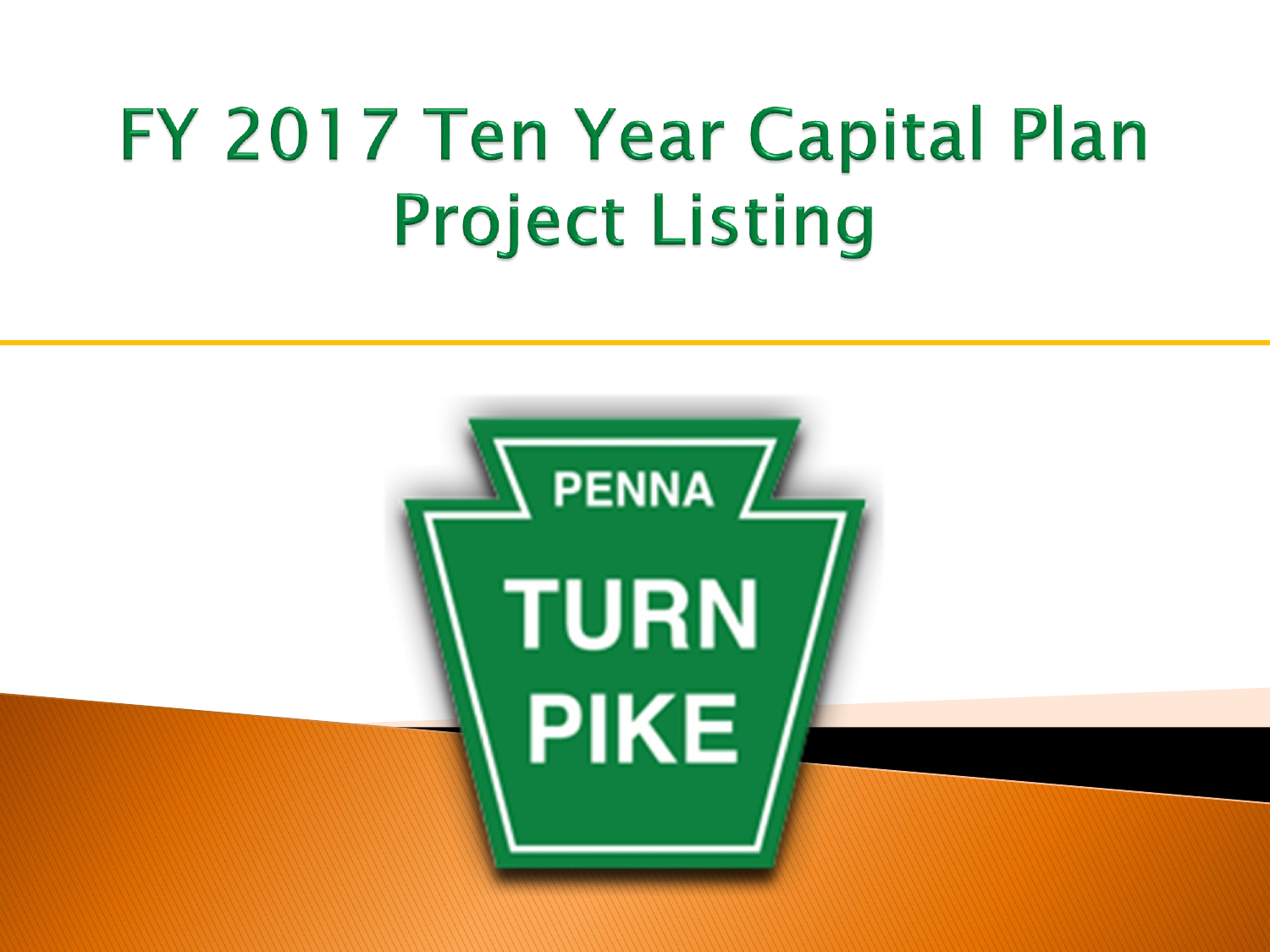| T PENTIA /<br>TURN<br>NE/ |                                    |             |             |             | FY 2017 Ten Year Capital Plan (YOE) |             |               |             |             |               |               |                                   |
|---------------------------|------------------------------------|-------------|-------------|-------------|-------------------------------------|-------------|---------------|-------------|-------------|---------------|---------------|-----------------------------------|
| Program                   | Category                           | FY2017      | FY2018      | FY2019      | <b>FY2020</b>                       | FY2021      | <b>FY2022</b> | FY2023      | FY2024      | <b>FY2025</b> | <b>FY2026</b> | <b>Total FINAL</b><br><b>PLAN</b> |
| Highw ay                  | Roadw ay/Safety                    | 82,155,504  | 112,127,825 | 91,026,150  | 74,725,440                          | 60,113,650  | 56,932,461    | 72,237,303  | 60,218,820  | 66,792,847    | 72,933,597    | 749,263,598                       |
| Highw ay                  | Bridge, Tunnel & Misc Structure    | 62,572,598  | 56,400,625  | 75,151,206  | 84,019,007                          | 78,580,440  | 79,967,932    | 85,144,691  | 87,986,519  | 92,988,509    | 100,970,571   | 803,782,098                       |
| Highw ay                  | <b>Total Reconstruction</b>        | 258,063,645 | 167,560,520 | 219,244,864 | 252,749,137                         | 274,288,121 | 216,988,256   | 187,433,593 | 178,100,786 | 221,944,272   | 229,898,189   | 2,206,271,383                     |
| Highw ay                  | Interchanges                       | 128,112,000 | 114,178,850 | 44,840,675  | 24,230,039                          | 6,622,877   | 71,278,717    | 75,380,072  | 85,585,374  | 1,218,403     |               | 551,447,008                       |
| Highw ay                  | Highw ay Miscellaneous             | 46,251,253  | 43,479,512  | 40,195,232  | 34, 347, 857                        | 29,107,987  | 27,825,175    | 28,172,896  | 29,709,299  | 30,756,632    | 31,812,786    | 341,658,628                       |
| Highw ay                  | Total                              | 577,155,000 | 493,747,332 | 470,458,127 | 470,071,481                         | 448,713,075 | 452.992.541   | 448,368,555 | 441,600,799 | 413.700.662   | 435,615,143   | 4,652,422,716                     |
| <b>FEMO</b>               | Re-capitalization                  | 1,090,000   | 1,276,125   | 525,313     | 538,445                             | 551,906     | 565.704       | 579,847     | 594,343     | 609,201       | 624,431       | 6,955,316                         |
| <b>FEMO</b>               | Sustainment                        | 15,807,000  | 22,765,250  | 11,777,506  | 12,071,944                          | 10,718,023  | 12,683,086    | 13,000,163  | 14,513,853  | 14,876,699    | 16,917,738    | 145, 131, 263                     |
| <b>FEMO</b>               | Compliance                         | 3,000,000   | 3,075,000   | 3,151,875   | 3,230,672                           | 3,311,439   | 3,394,225     | 3,479,080   | 3,566,057   | 3,655,209     | 3,746,589     | 33,610,145                        |
| <b>FEMO</b>               | New Energy Initiative              | 1,665,835   | 1,430,543   | 1,499,767   | 1,268,039                           | 1,299,740   | 1,360,518     | 1,394,531   | 1,429,395   | 1,465,129     | 1,501,758     | 14,315,255                        |
| FEMO                      | <b>Facilities Design</b>           | 7,850,000   | 8,789,375   | 13,763,188  | 18,522,519                          | 10,293,055  | 14,991,159    | 22,266,114  | 17,027,923  | 22,235,853    | 30,222,484    | 165,961,669                       |
| <b>FEMO</b>               | <b>Total</b>                       | 29,412,835  | 37,336,293  | 30,717,648  | 35.631.619                          | 26,174,163  | 32,994,692    | 40.719.735  | 37,131,571  | 42,842,092    | 53,013,000    | 365,973,649                       |
| <b>Fleet Equipmer</b>     | <b>Fleet Equipment</b>             | 15,450,000  | 15,938,750  | 16,810,000  | 17,230,250                          | 17,661,006  | 18,102,531    | 18,555,095  | 19,018,972  | 19,494,446    | 19,981,808    | 178,242,858                       |
| Technology                | Functional Business Softw are      | 13,207,179  | 15,492,875  | 16,284,688  | 14,538,023                          | 14,901,474  | 15,274,011    | 15,655,861  | 16,047,258  | 16,448,439    | 16,809,696    | 154,659,503                       |
| Technology                | Infrastructure HW/SW               | 6,932,821   | 394,625     |             |                                     |             |               |             | O           |               |               | 7,327,446                         |
| Technology                | <b>Toll Collection/Operations</b>  | 10,900,000  | 1,537,500   | 1,575,938   | 1,615,336                           | 1,655,719   | 1,697,112     | 1,739,540   | 1,783,029   | 1,827,604     | 1,873,294     | 26,205,073                        |
| <b>Technology</b>         | <b>Total</b>                       | 31,040,000  | 17,425,000  | 17,860,625  | 16,153,359                          | 16,557,193  | 16,971,123    | 17,395,401  | 17,830,286  | 18,276,043    | 18,682,990    | 188,192,022                       |
| EN-00115                  | <b>Cashless Tolling Conversion</b> | 21,995,000  | 16,461,500  | 4,507,181   | 10,230,461                          | 18,246,027  | 25,682,966    | 41,748,963  | 61,811,659  | 90,161,814    | 93,140,200    | 383,985,773                       |
|                           | <b>Grand Total (PSEXP)</b>         | 675,052,835 | 580,908,875 | 540,353,582 | 549,317,169                         | 527,351,465 | 546,743,854   | 566,787,749 | 577,393,288 | 584,475,059   | 620,433,142   | 5,768,817,018                     |
|                           | <b>Reimbursed Funds</b>            | 75,795,538  | 31,500,000  |             |                                     | 20,000,000  | 20,000,000    |             |             |               |               | 147,295,538                       |
|                           | <b>Grand Total (PSNET)</b>         | 599,257,297 | 549,408,875 | 540.353.582 | 549,317,169                         | 507,351,465 | 526,743,854   | 566,787,749 | 577,393,288 | 584.475.059   | 620.433.142   | 5,621,521,480                     |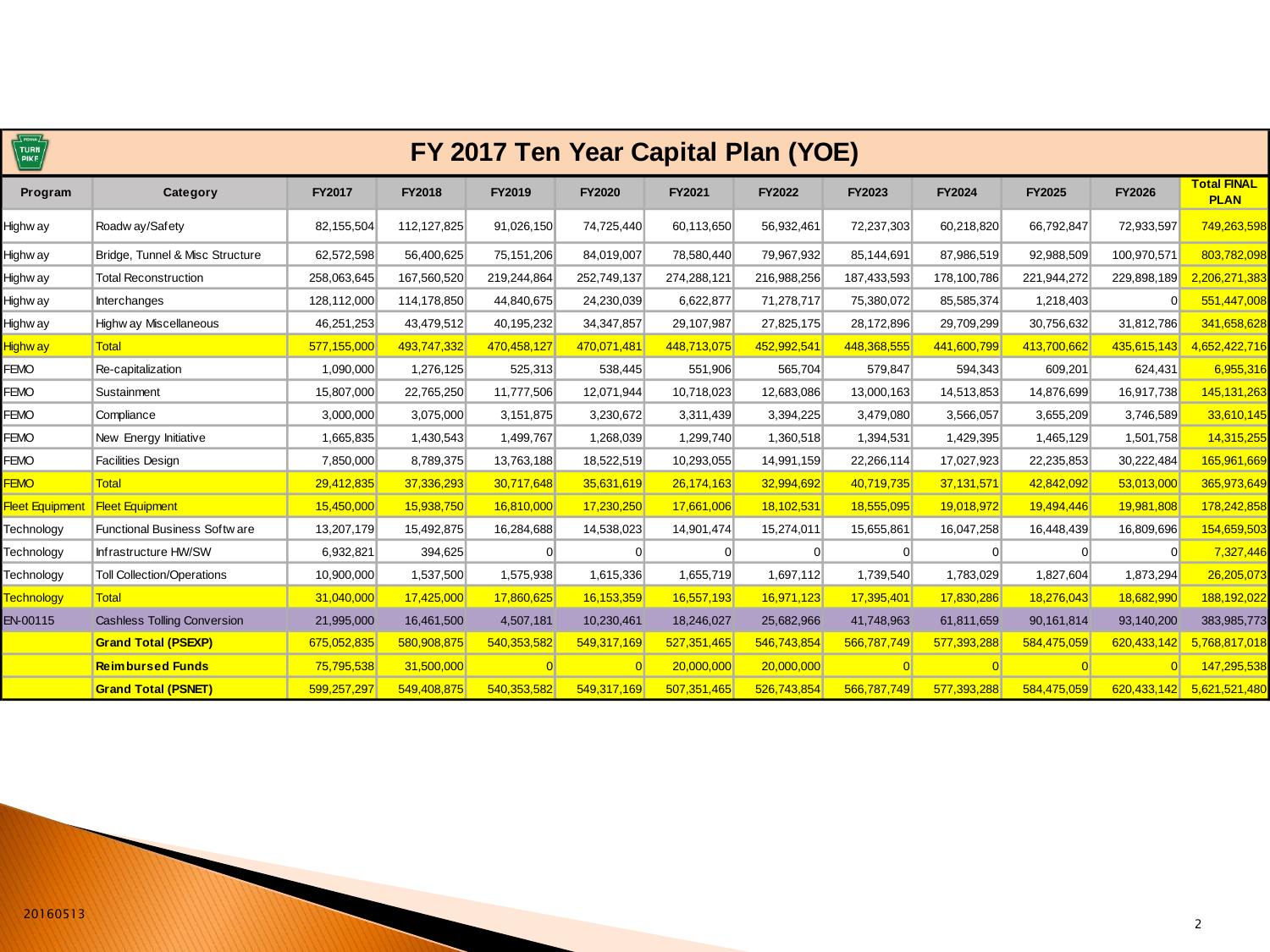| <b>PENNA</b> |
|--------------|
| TURN         |
| PIKE         |
|              |

| <b>TPENNA</b><br><b>TURN</b><br>PIKE |                                    |                              |                                                       | FY 2017 Ten Year Capital Plan (YOE) |                |                |                |                |                |                |                |                |                |            |
|--------------------------------------|------------------------------------|------------------------------|-------------------------------------------------------|-------------------------------------|----------------|----------------|----------------|----------------|----------------|----------------|----------------|----------------|----------------|------------|
| Program                              | Program Category                   | Project                      |                                                       | County                              | FY 2017        | FY 2018        | FY 2019        | FY 2020        | FY 2021        | FY 2022        | FY 2023        | FY 2024        | FY 2025        | FY 2026    |
| Highw ay                             | Roadw ay/Safety                    |                              | A-020.00R001 Mid County Concrete Repairs              | Montgomery                          | 1,274,000      | 2,583,000      | $\Omega$       | $\circ$        | $\Omega$       | $\circ$        | $\Omega$       | $\Omega$       | 0              |            |
| Highw ay                             | Roadw ay/Safety                    |                              | A-031.00R001 Bituminous Resurfacing, MP A31-A40       | Montgomery                          | $\Omega$       | $\Omega$       | $\Omega$       | $\Omega$       | $\Omega$       | $\Omega$       | $\Omega$       | $\Omega$       | $\Omega$       | $\Omega$   |
| Highw ay                             | Roadw ay/Safety                    |                              | A-040.00R001 Bituminous Overlay, MP A40-A49           | <b>Bucks</b>                        | 953,904        | $\Omega$       |                | $\Omega$       | $\Omega$       | $\Omega$       | $\Omega$       | $\Omega$       | $\overline{0}$ | $\Omega$   |
| Highw ay                             | Roadw ay/Safety                    |                              | A-040.00R002 Shoulder Repairs, MP A31-A59             | <b>Bucks</b>                        | $\Omega$       | $\Omega$       | $\Omega$       | $\Omega$       | $\Omega$       | $\Omega$       | $\Omega$       | $\Omega$       | $\overline{0}$ | $\Omega$   |
| Highw ay                             | Roadw ay/Safety                    |                              | A-049.00R001 Bituminous Overlay, MP A49-A59           | Lehigh                              | 9,607,500      | 6,688,125      | $\Omega$       | $\Omega$       | $\Omega$       | $\Omega$       | $\Omega$       | $\Omega$       | $\Omega$       | $\Omega$   |
| Highw ay                             | Roadw ay/Safety                    |                              | A-059.00R001 Bituminous Overlay, MP A59-A70.2         | Lehigh                              | $\Omega$       | $\Omega$       | $\Omega$       | $\Omega$       | $\Omega$       | $\Omega$       | $\Omega$       | $\Omega$       | $\overline{0}$ | $\Omega$   |
| Highw ay                             | Roadw ay/Safety                    |                              | A-059.00R002 Rock Cut Remed & Slope Repairs           | Lehigh                              | 120,000        | 594,500        | 7,722,094      | 5,384,453      |                | $\Omega$       | $\Omega$       | $\Omega$       | $\overline{0}$ |            |
| Highw ay                             | Roadw ay/Safety                    |                              | A-069.00R001 Bituminous Overlay, MP A69-A73.4         | Lehigh                              | $\Omega$       | $\Omega$       | $\Omega$       | $\Omega$       | $\Omega$       | $\Omega$       | $\Omega$       | $\Omega$       | $\Omega$       | $\Omega$   |
| Highw ay                             | Roadw ay/Safety                    |                              | A-075.86R001 Bit. Overlay, Mahoning Valley IC Ramps   | Carbon                              | $\Omega$       | $\Omega$       | $\Omega$       | $\Omega$       | $\Omega$       | $\Omega$       | $\Omega$       | $\Omega$       | $\overline{0}$ | $\Omega$   |
| Highw ay                             | Roadw ay/Safety                    |                              | A-088.00R002 Concrete Removal & Bit. Overlay A88-A95  | Carbon                              | 8,527,500      | 10,224,375     |                | $\Omega$       |                | $\Omega$       | $\overline{0}$ | $\Omega$       | 0              | $\Omega$   |
| Highw ay                             | Roadw ay/Safety                    |                              | A-102.00R001 Pavement Rehabilitation, MP A101-A104    | Luzerne                             | 16,300,000     | $\Omega$       | $\Omega$       | $\overline{0}$ | $\Omega$       | $\overline{0}$ | $\overline{0}$ | $\overline{0}$ | 0              | $\Omega$   |
| <b>Highw</b> ay                      | Roadw ay/Safety                    |                              | A-105.00R002 Bituminous Resurfacing, MP A105-A115     | Luzerne                             | $\Omega$       | $\Omega$       |                | $\Omega$       | $\Omega$       |                | $\Omega$       |                | $\Omega$       | $\Omega$   |
| <b>Highw</b> ay                      | Roadw ay/Safety                    |                              | A-114.45R001 Bit Overlay of Wyoming Valley I/C        | Luzerne                             | $\Omega$       | $\Omega$       |                |                |                | $\Omega$       | $\Omega$       | $\Omega$       | $\overline{0}$ |            |
| Highw ay                             | Roadw ay/Safety                    |                              | A-115.00R001 MP A115-A120.4 Bituminous Overlay        | Luzerne                             | 250,000        | 1,332,500      | 6,303,750      | $\Omega$       | $\Omega$       | $\Omega$       | $\Omega$       | $\Omega$       | $\overline{0}$ | $\Omega$   |
| <b>Highw</b> ay                      | Roadw ay/Safety                    | A-130.64R001                 | Clarks Summit Interchange Ramps                       | Lackaw anna                         | 1,995,000      | $\Omega$       |                | $\Omega$       | $\Omega$       | $\Omega$       | $\Omega$       | $\Omega$       | $\Omega$       | $\Omega$   |
| Highw ay                             | Roadw ay/Safety                    | EN-00028                     | Access Ramp Construction - Systemwide                 | Systemwide - ALL                    | 100,000        | 2,412,850      | 1,155,688      | $\overline{0}$ | $\overline{0}$ | $\overline{0}$ | $\overline{0}$ | $\overline{0}$ | 0              |            |
| Highw ay                             | Roadw ay/Safety                    | EN-00029                     | Conc Median Barrier Install - Systemwide              | Systemwide - ALL                    | $\Omega$       | $\Omega$       |                |                |                | $\Omega$       | $\Omega$       |                | $\Omega$       |            |
| Highw ay                             | Roadw ay/Safety                    | EN-00033                     | O/E Roadw ay Paving/Repairs - Systemwide              | Systemwide - ALL                    | $\overline{0}$ | 0              | 10,506         | 13,504,208     | 13,841,814     | 14,187,859     | 14,542,555     | 14,906,119     | 15,278,772     | 15,660,742 |
| Highw ay                             | Roadw ay/Safety                    | EN-00039                     | Mill and Pave Projects - Systemwide                   | Systemwide - ALL                    |                | $\Omega$       |                | 12,427,318     | 44,925,185     | 40,334,703     | 45,228,043     | 41,366,264     | 48,797,036     | 45,408,658 |
| Highw ay                             | Roadw ay/Safety                    | EN-00045                     | Attenuator Replacement at Interchanges                | Systemwide - ALL                    | 1,000,000      | 1,025,000      | 1,050,625      | 1,076,891      | $\Omega$       | $\Omega$       | $\Omega$       | $\Omega$       | $\Omega$       |            |
| Highw ay                             | Roadw ay/Safety                    | EN-00138                     | CY 14 Open-End Roadway Paving & Repairs               | Systemwide - ALL                    | $\overline{0}$ | $\overline{0}$ | $\Omega$       | $\Omega$       | $\Omega$       | $\Omega$       | $\Omega$       | $\Omega$       | $\Omega$       |            |
| Highw ay                             | Roadw ay/Safety                    | EN-00145                     | Northeast Ext. Roadw ay Rehab MP A75-122              | Systemwide - NE Ext.                | 475,000        | 1,025,000      | 1,155,688      | 1,184,580      | 1,214,194      | 1,244,549      | 1,275,663      | 1,307,554      | 1,340,243      | 1,373,749  |
| Highw ay                             | Roadw ay/Safety                    | EN-00149                     | CY 15 Open-End Roadway Paving & Repairs               | Systemwide - ALL                    | 630,000        | $\Omega$       | $\Omega$       | $\Omega$       | $\Omega$       | $\Omega$       | $\Omega$       | $\Omega$       | $\Omega$       |            |
| Highw ay                             | Roadw ay/Safety                    | EN-00160                     | Conc Median Barrier Install-Systemwide                | Systemwide - ALL                    | 120,000        | 307,500        | 315,188        | $\Omega$       | $\Omega$       | $\Omega$       | $\Omega$       | $\Omega$       | $\Omega$       | $\Omega$   |
| Highw ay                             | Roadw ay/Safety                    | EN-00161                     | CY 16 Open End Roadw ay Paving & Repairs              | Systemwide - ALL                    | 12,015,000     | 215.250        |                | $\Omega$       | $\Omega$       | $\Omega$       | $\Omega$       |                | $\Omega$       |            |
| Highw ay                             | Roadw ay/Safety                    | EN-00190                     | Guiderail End Treatment Updates                       | Systemwide - ALL                    | 557,600        | $\Omega$       | $\Omega$       |                | $\Omega$       | $\Omega$       | $\Omega$       | $\Omega$       | $\overline{0}$ | $\Omega$   |
| Highw ay                             | Roadw ay/Safety                    | EN-00192                     | <b>Truck Parking Improvement Study</b>                | Systemwide - ALL                    | 50,000         | 107,625        | 110,316        | 113,074        | $\Omega$       | $\Omega$       | $\Omega$       | $\Omega$       | $\Omega$       | $\Omega$   |
| Highw ay                             | Roadw ay/Safety                    | M-032.40R001                 | Bituminous Resurfacing MP M32.4-M44.8                 | Washington                          | 100,000        | 4.305.000      | $\Omega$       | $\Omega$       | $\Omega$       | $\circ$        | $\overline{0}$ | $\circ$        | 0              | $\Omega$   |
| Highw ay                             | Roadw ay/Safety                    | S-000.00R001                 | Roadw ay Pavement Repairs MP S0-S5.6                  | Allegheny                           | $\Omega$       | $\Omega$       | $\Omega$       | $\Omega$       |                | $\Omega$       | $\Omega$       |                | $\Omega$       |            |
| Highw ay                             | Roadw ay/Safety                    | T-000.00R001                 | MP 0-2.3 Bituminous Overlay                           | Law rence                           | $\Omega$       | $\Omega$       | $\Omega$       | $\Omega$       | $\Omega$       | $\Omega$       | $\Omega$       | 142,642        | 1,376,795      | 10,490,449 |
| Highw ay                             | Roadw ay/Safety                    | T-001.43R001                 | Gatew ay Interchange Concrete Repairs                 | Law rence                           | 1,050,000      | $\Omega$       |                | $\Omega$       | $\Omega$       | $\Omega$       | $\overline{0}$ | $\Omega$       | $\Omega$       |            |
| Highw ay                             | Roadw ay/Safety                    |                              | T-019.00R002 Bituminous Overlay, MP 19-25             | Beaver                              | 74,000         | 1,158,250      | 4.412.625      | $\Omega$       | $\Omega$       | $\Omega$       | $\Omega$       | $\Omega$       | $\overline{0}$ |            |
| Highw ay                             | Roadw ay/Safety                    | T-038.00R001                 | Bituminous Overlay, MP 38-40                          | Allegheny                           | $\Omega$       | $\Omega$       | $\Omega$       | $\Omega$       | $\Omega$       | $\Omega$       | 115,969        | 2,496,240      | $\Omega$       | $\Omega$   |
| Highw ay                             | Roadw ay/Safety                    | T-039.10R001                 | <b>Butler Valley Interchange</b>                      | Allegheny                           | $\Omega$       | $\Omega$       |                |                | $\Omega$       | $\Omega$       | $\overline{0}$ |                | $\overline{0}$ | $\Omega$   |
| Highw ay                             | Roadw ay/Safety                    | T-056,44R002                 | Pittsburgh Interchange Ramp Resurfacing               | Allegheny                           | 2.100.000      | $\Omega$       | $\Omega$       | $\Omega$       | $\Omega$       | $\overline{0}$ | $\Omega$       | $\Omega$       | $\overline{0}$ | $\Omega$   |
| Highw ay                             |                                    | T-067.22R001 Irw in I/C Ramp |                                                       | Westmoreland                        | $\Omega$       | $\Omega$       | $\Omega$       | $\Omega$       | $\Omega$       |                | $\Omega$       | $\Omega$       | $\Omega$       | $\Omega$   |
| Highw ay                             | Roadw ay/Safety<br>Roadw ay/Safety |                              | T-085.00R003 Bituminous Overlay, MP 85-94             | Westmoreland                        | $\Omega$       | $\Omega$       | $\Omega$       | $\circ$        | 132,458        | 1,165,350      | 11,075,072     | $\Omega$       | $\overline{0}$ | $\Omega$   |
|                                      |                                    |                              |                                                       | Somerset                            |                | 17,117,500     | $\Omega$       | $\Omega$       | $\Omega$       |                | $\Omega$       | $\Omega$       | $\overline{0}$ | $\Omega$   |
| Highw ay                             | Roadw ay/Safety                    |                              | T-109.00R002 Bituminous Resurfacing MP 109-123        |                                     | 1,145,000      |                |                |                |                |                |                |                |                |            |
| Highw ay                             | Roadw ay/Safety                    |                              | T-109.91R001 Somerset Interchange Access Road Improve | Somerset                            | $\Omega$       | $\Omega$       | $\Omega$       | $\circ$        | $\Omega$       | $\Omega$       | $\Omega$       | $\Omega$       | 0              | $\Omega$   |
| Highw ay                             | Roadw ay/Safety                    |                              | T-138.00R001 Bituminous Overlay, MP 138.00-142.00     | Bedford                             | $\Omega$       | $\overline{0}$ | $\overline{0}$ | $\overline{0}$ | $\overline{0}$ | $\circ$        | $\overline{0}$ | $\overline{0}$ | 0              | $\Omega$   |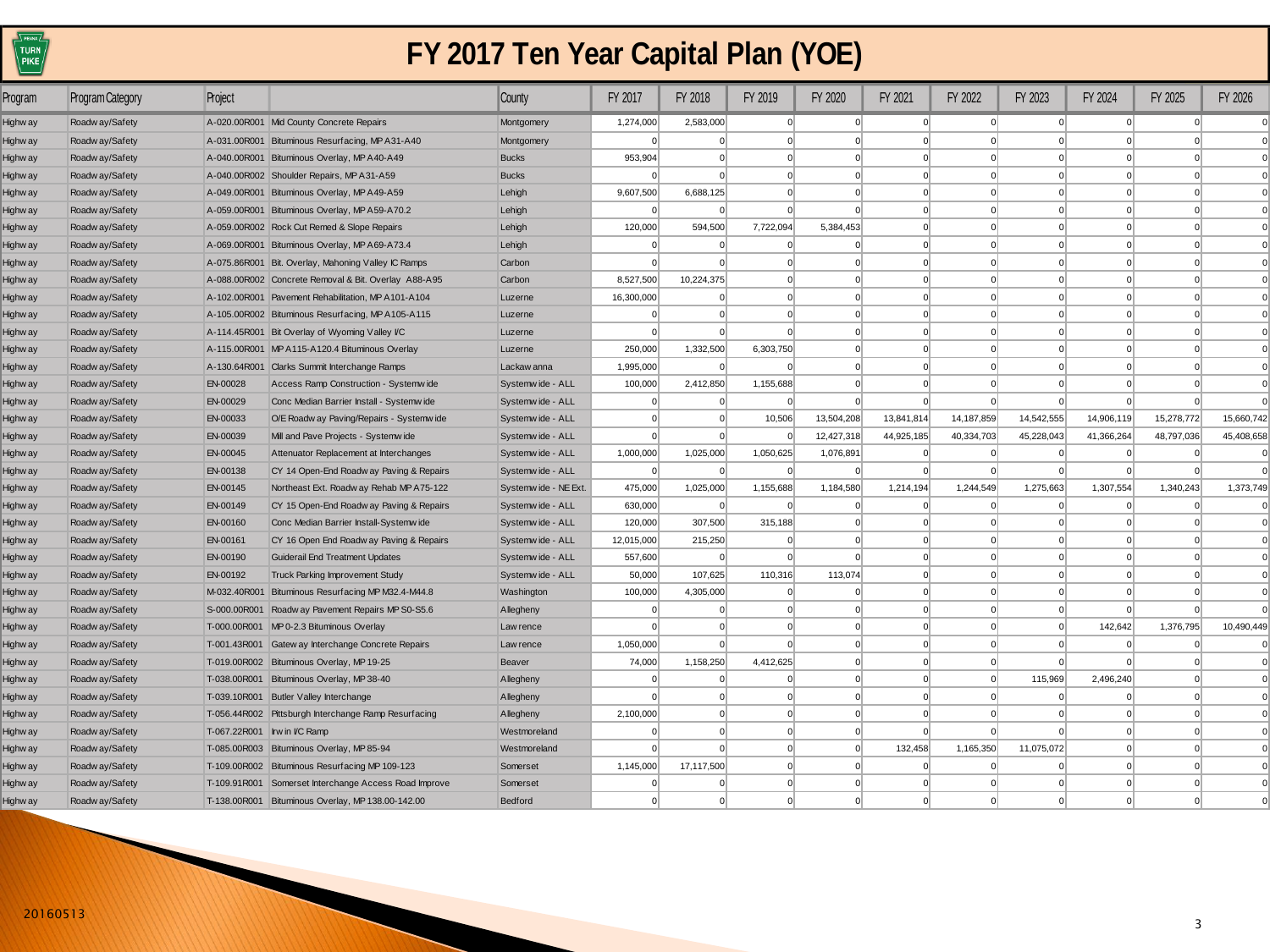| $\sqrt{PENMA}$<br>TURN<br>PIKE |                  |              |                                                                                        | FY 2017 Ten Year Capital Plan (YOE) |           |                |                |                |                |                |                |                |                |          |
|--------------------------------|------------------|--------------|----------------------------------------------------------------------------------------|-------------------------------------|-----------|----------------|----------------|----------------|----------------|----------------|----------------|----------------|----------------|----------|
| Program                        | Program Category | Project      |                                                                                        | County                              | FY 2017   | FY 2018        | FY 2019        | FY 2020        | FY 2021        | FY 2022        | FY 2023        | FY 2024        | FY 2025        | FY 2026  |
| Highw ay                       | Roadw ay/Safety  |              | T-142.00R001 Bituminous Overlay, MP 142-148                                            | Bedford                             | $\Omega$  | $\Omega$       | $\Omega$       | $\Omega$       | $\Omega$       | $\overline{0}$ | $\overline{0}$ | $\overline{0}$ | $\overline{0}$ |          |
| Highw ay                       | Roadw ay/Safety  |              | T-145.50R001 Bit. Overlay, Bedford IC Ramps & Slope Rpr                                | Bedford                             | $\Omega$  | $\Omega$       | $\Omega$       | $\Omega$       | $\Omega$       | $\overline{0}$ | $\Omega$       | $\Omega$       | $\overline{0}$ | $\Omega$ |
| <del>l</del> ighw ay           | Roadw ay/Safety  |              | T-148.00R001 Bituminous Overlay, MP 148-161                                            | Bedford                             | $\Omega$  | $\overline{0}$ | $\Omega$       | $\overline{0}$ | $\overline{0}$ | $\overline{0}$ | $\overline{0}$ | $\overline{0}$ | $\overline{0}$ | $\Omega$ |
| Highw ay                       | Roadw ay/Safety  |              | T-161.00R001 Bituminous Overlay, MP 161-166                                            | Bedford                             | 7,460,000 | $\overline{0}$ | $\overline{0}$ | 0              | $\overline{0}$ | $\overline{0}$ | $\overline{0}$ | $\Omega$       | $\overline{0}$ | $\Omega$ |
| <del>l</del> ighw ay           | Roadw ay/Safety  | T-174.00R001 | Bituminous Overlay, MP 174-180                                                         | Fulton                              | 955,000   | 8,610,000      | $\Omega$       | $\Omega$       | $\overline{0}$ | $\overline{0}$ | $\overline{0}$ | $\overline{0}$ | $\overline{0}$ | $\Omega$ |
| <del>l</del> ighw ay           | Roadw ay/Safety  |              | T-187.00R002 Drainage & Sinkhole Repair, MP 187                                        | Franklin                            | $\Omega$  | $\Omega$       | $\Omega$       | $\Omega$       | $\Omega$       | $\Omega$       | $\Omega$       | $\Omega$       | $\Omega$       | $\Omega$ |
| <b>lighw</b> ay                | Roadw ay/Safety  | T-188.59R001 | Bit Overlay of Willow Hill I/C Ramps                                                   | Franklin                            | $\Omega$  | $\Omega$       | $\Omega$       | $\Omega$       | $\Omega$       | $\Omega$       | $\Omega$       | $\Omega$       | $\overline{0}$ | $\Omega$ |
| <b>lighw</b> ay                | Roadw ay/Safety  |              | T-192.00R001 MP 192-197 Bituminous Overlay                                             | Franklin                            | 1,115,000 | 4.407.500      | $\Omega$       | $\Omega$       | $\Omega$       | $\overline{0}$ | $\overline{0}$ | $\Omega$       | $\overline{0}$ | $\Omega$ |
| Highw ay                       | Roadw ay/Safety  | T-235.00R001 | Bituminous Overlay, MP 235.8-236.4                                                     | Cumberland                          | 3,360,000 | $\Omega$       | $\Omega$       | $\Omega$       | $\Omega$       | $\Omega$       | $\Omega$       | $\Omega$       | $\Omega$       | $\Omega$ |
| Highw ay                       | Roadw ay/Safety  | T-248.00R001 | Bituminous Overlay, MP 246.7-255                                                       | Dauphin                             | 1,115,000 | 8,271,750      | $\Omega$       | $\circ$        | $\overline{0}$ | $\overline{0}$ | $\overline{0}$ | $\overline{0}$ | $\overline{0}$ | $\Omega$ |
| Highw ay                       | Roadw ay/Safety  |              | T-255.00R002 MP 255 - 263 Bituminous Overlay                                           | Dauphin                             | $\Omega$  | $\Omega$       | $\Omega$       | $\overline{0}$ | $\overline{0}$ | $\overline{0}$ | $\overline{0}$ | $\overline{0}$ | $\overline{0}$ | $\Omega$ |
| <b>lighw</b> ay                | Roadw ay/Safety  | T-275.00R001 | Bituminous Overlay, MP 275.00-282.04                                                   | Lancaster                           | $\Omega$  | $\Omega$       | $\Omega$       | $\Omega$       | $\Omega$       | $\Omega$       | $\Omega$       | $\Omega$       | $\Omega$       | $\Omega$ |
| <b>lighw</b> ay                | Roadw ay/Safety  |              | T-306.00R001 Pav't Repairs&Micro Surfacing, MP 306-319                                 | Chester                             | $\Omega$  | $\Omega$       | $\Omega$       | $\Omega$       | $\overline{0}$ | $\overline{0}$ | $\overline{0}$ | $\circ$        | $\overline{0}$ | $\Omega$ |
| Highw ay                       | Roadw ay/Safety  |              | T-306.00R002 MP 306-312 Resurfacing                                                    | Chester                             | 10,000    | 6.355.000      | $\Omega$       | $\Omega$       | $\Omega$       | $\Omega$       | $\Omega$       | $\Omega$       | $\Omega$       | $\Omega$ |
| <del>l</del> ighw ay           | Roadw ay/Safety  |              | T-319.00R001 Bituminous Resurfacing MP 319-326                                         | Chester                             | 1,115,000 | 10,332,000     | $\Omega$       | $\overline{0}$ | $\overline{0}$ | $\overline{0}$ | $\overline{0}$ | $\overline{0}$ | $\overline{0}$ | $\Omega$ |
| Highw ay                       | Roadw ay/Safety  |              | T-334.00R001 MP 334-340 Bituminous Overlay                                             | Montgomery                          | $\Omega$  | $\Omega$       | $\Omega$       | $\Omega$       | $\Omega$       | $\overline{0}$ | $\overline{0}$ | $\Omega$       | $\overline{0}$ | $\Omega$ |
| <b>lighw</b> ay                | Roadw ay/Safety  | T-338.58R001 | Ft Washington Interchange Ramps                                                        | Montgomery                          | $\Omega$  | $\Omega$       | $\Omega$       | $\Omega$       | $\Omega$       | $\Omega$       | $\Omega$       | $\Omega$       | $\Omega$       | $\Omega$ |
| <del>l</del> ighw ay           | Roadw ay/Safety  | T-340.00R001 | MP 340.10-345.75 Bituminous Overlay                                                    | Montgomery                          | $\Omega$  | $\Omega$       | $\Omega$       | $\circ$        | $\overline{0}$ | $\overline{0}$ | $\overline{0}$ | $\Omega$       | $\overline{0}$ | $\Omega$ |
| <del>l</del> ighw ay           | Roadw ay/Safety  |              | T-342.91R001 Willow Grove Interchange Ramps                                            | Montgomery                          | 995,000   | 5,704,125      | 4,302,309      | $\overline{0}$ | $\overline{0}$ | $\overline{0}$ | $\overline{0}$ | $\Omega$       | $\overline{0}$ | $\Omega$ |
| Highw ay                       | Roadw ay/Safety  |              | A-076.00R001 Bituminous Overlay MP A76 - A88                                           | Carbon                              | 30,000    | 1,301,750      | 14,782,294     | $\Omega$       | $\Omega$       | $\Omega$       | $\Omega$       | $\Omega$       | $\Omega$       | $\Omega$ |
| Highw ay                       | Roadw ay/Safety  |              | A-095.00R003 Bituminous Overlay MP A95 - A101.3                                        | Carbon                              | $\Omega$  | 61,500         | 1,334,294      | 7,010,558      | $\Omega$       | $\Omega$       | $\Omega$       | $\Omega$       | $\Omega$       | $\Omega$ |
| Highw ay                       | Roadw ay/Safety  |              | A-120.40R001 Bituminous Overlay MP A120.4 - A125                                       | Lackaw anna                         | $\Omega$  | 61,500         | 1.334.294      | 6.165.199      | $\overline{0}$ | $\overline{0}$ | $\overline{0}$ | $\circ$        | $\overline{0}$ | $\Omega$ |
| Highw ay                       | Roadw ay/Safety  | EN-00198     | CY 17 Open End Roadw ay Paving                                                         | Systemwide - ALL                    | 1.080.000 | 12.407.625     | $\Omega$       | $\Omega$       | $\Omega$       | $\overline{0}$ | $\overline{0}$ | $\Omega$       | $\overline{0}$ | $\Omega$ |
| <b>lighw</b> ay                | Roadw ay/Safety  |              | G-004.70R001 Toll 66 Superload Modification Study                                      | Systemwide - ALL                    | 24,000    | 106,600        | $\Omega$       | $\Omega$       | $\Omega$       | $\Omega$       | $\Omega$       | $\Omega$       | $\Omega$       | $\Omega$ |
| <b>lighw</b> ay                | Roadw ay/Safety  |              | M-000.00R001 Concrete Repairs MP M0.0 - M8.3                                           | Fayette                             | $\Omega$  | 61,500         | 1,124,169      | 2,304,546      | $\overline{0}$ | $\overline{0}$ | $\overline{0}$ | $\circ$        | $\overline{0}$ | $\Omega$ |
| Highw ay                       | Roadw ay/Safety  |              | T-009.00R001 Bituminous Overlay, MP 9-19                                               | Beaver                              | $\Omega$  | 61,500         | 1,334,294      | 12,777,307     | $\Omega$       | $\Omega$       | $\Omega$       | $\Omega$       | $\Omega$       | $\Omega$ |
| Highw ay                       | Roadw ay/Safety  |              | T-057.00R002 Bituminous Overlay, MP 57-67                                              | Westmoreland                        | 32,000    | 1,199,250      | 13,789,453     | $\Omega$       | $\Omega$       | $\Omega$       | $\Omega$       | $\Omega$       | $\Omega$       | $\Omega$ |
| Highw ay                       | Roadw ay/Safety  | T-166.00R001 | Bituminous Resurfacing MP 166-174                                                      | Fulton                              | 100,000   | 1,414,500      | 9,266,513      | $\Omega$       | $\Omega$       | $\overline{0}$ | $\overline{0}$ | $\Omega$       | $\overline{0}$ | $\Omega$ |
| <b>lighw</b> ay                | Roadw ay/Safety  | T-268.00R001 | Bituminous Resurfacing MP 268-275                                                      | Lancaster                           | 100,000   | 1,414,500      | 16,878,291     | $\Omega$       | $\Omega$       | $\Omega$       | $\Omega$       | $\Omega$       | $\Omega$       | $\Omega$ |
| <del>l</del> ighw ay           | Roadw ay/Safety  | T-282.00R001 | Bituminous Overlay, MP 282-292                                                         | Lancaster                           | $\Omega$  | 61,500         | 1,334,294      | 12,777,307     | $\overline{0}$ | $\overline{0}$ | $\overline{0}$ | $\overline{0}$ | $\overline{0}$ | $\Omega$ |
| Highw ay                       | Roadw ay/Safety  | T-286.09R001 | Bituminous Overlay of Reading Interchange                                              | Lancaster                           | 20,000    | 1,199,250      | 3,309,469      | $\Omega$       | $\Omega$       | $\Omega$       | $\Omega$       | $\Omega$       | $\Omega$       |          |
| Highw ay                       | Roadw ay/Safety  |              | T-312.00R001 MP 312-319 Bituminous Overlay                                             | Chester                             | 6,200,000 | $\Omega$       | $\Omega$       | $\Omega$       | $\Omega$       | $\Omega$       | $\Omega$       | $\Omega$       | $\Omega$       | $\Omega$ |
| Highw ay                       |                  |              | Bridge, Tunnels & Misc Structure A-030.90S001 NB-150/NB-152 Mainline Replacements      | Montgomery                          | $\Omega$  | $\overline{0}$ | $\Omega$       | $\Omega$       | $\Omega$       | $\overline{0}$ | $\overline{0}$ | $\Omega$       | $\overline{0}$ | $\Omega$ |
| Highw ay                       |                  |              | Bridge, Tunnels & Misc Structure A-052.30S001 NB-331/NB-336/NB-338 Bridge Painting     | Lehigh                              | $\Omega$  | $\overline{0}$ | $\Omega$       | $\Omega$       | $\overline{0}$ | $\overline{0}$ | $\overline{0}$ | $\overline{0}$ | $\overline{0}$ | $\Omega$ |
| Highw ay                       |                  |              | Bridge, Tunnels & Misc Structure A-056.04S001 Allentown S.P. Ramp Bridge Replacement   | Lehigh                              | 975,000   | $\Omega$       | $\Omega$       | $\Omega$       | $\Omega$       | $\Omega$       | $\Omega$       | $\Omega$       | $\Omega$       | $\Omega$ |
| <b>lighw</b> ay                |                  |              | Bridge, Tunnels & Misc Structure A-057.66S002 NB-355 Rapid Mainline Replacement        | Lehigh                              | 1,410,000 | 6,508,750      | $\Omega$       | $\Omega$       | $\Omega$       | $\Omega$       | $\Omega$       | $\Omega$       | $\overline{0}$ | $\Omega$ |
| lighw ay                       |                  |              | Bridge, Tunnels & Misc Structure A-059.22S001 NB-363/NB-376 Rapid Mainline Replacement | Lehigh                              | $\Omega$  | 102,500        | 8,405,000      | 8,615,125      | $\overline{0}$ | $\overline{0}$ | $\overline{0}$ | $\Omega$       | $\overline{0}$ | $\Omega$ |
| <del>l</del> ighw ay           |                  |              | Bridge, Tunnels & Misc Structure A-068.53S002 MP A68.53 NB-391 Mainline Replacement    | Lehigh                              | 9,170,000 | 1,691,250      | $\Omega$       | $\Omega$       | $\Omega$       | $\Omega$       | $\Omega$       | $\Omega$       | $\Omega$       | $\Omega$ |
| <b>lighw</b> ay                |                  |              | Bridge, Tunnels & Misc Structure A-070.26S005 2017 Lehigh Tunnel In-Depth Inspection   | Lehigh                              | $\Omega$  | $\Omega$       | $\Omega$       | $\Omega$       | $\Omega$       | $\Omega$       | $\Omega$       | $\Omega$       | $\overline{0}$ | $\Omega$ |
| lighw ay                       |                  |              | Bridge, Tunnels & Misc Structure A-070.26S006 2021 Lehigh Tunnel In-Depth Insp/Rehab   | Lehigh                              | $\Omega$  | $\Omega$       | $\Omega$       | $\Omega$       | $\Omega$       | 565,704        | 1,043,724      | 594,343        | $\overline{0}$ |          |
|                                |                  |              |                                                                                        |                                     |           |                |                |                |                |                |                |                |                |          |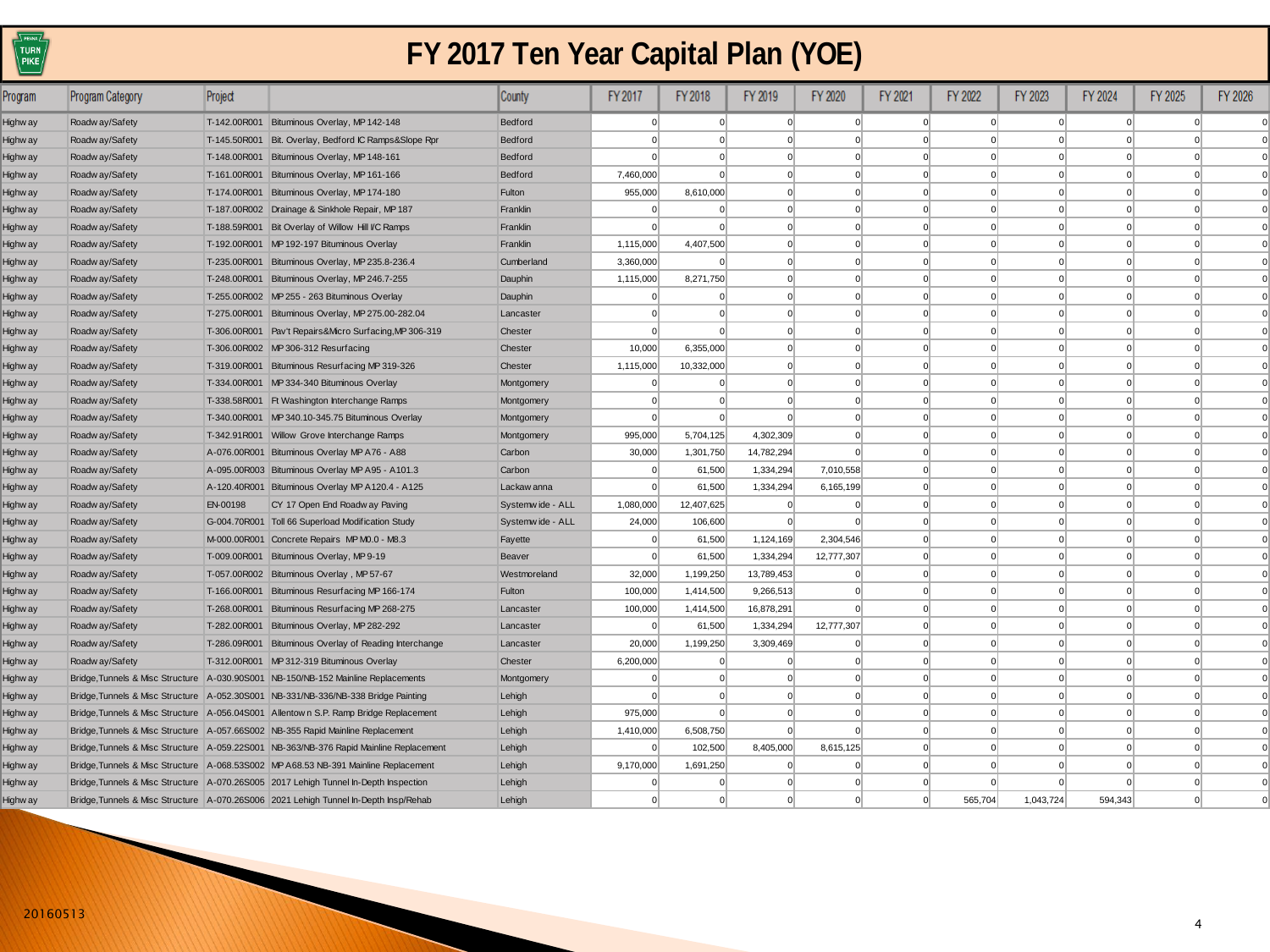

| FENNA /<br>TURN<br>PIKE |                                                                                         |         |                                                                                            | FY 2017 Ten Year Capital Plan (YOE) |                |                |                |                |                |                |                |                |                |            |
|-------------------------|-----------------------------------------------------------------------------------------|---------|--------------------------------------------------------------------------------------------|-------------------------------------|----------------|----------------|----------------|----------------|----------------|----------------|----------------|----------------|----------------|------------|
| Program                 | Program Category                                                                        | Project |                                                                                            | County                              | FY 2017        | FY 2018        | FY 2019        | FY 2020        | FY 2021        | FY 2022        | FY 2023        | FY 2024        | FY 2025        | FY 2026    |
| Highw ay                |                                                                                         |         | Bridge, Tunnels & Misc Structure A-070.26S007 Lehigh Tunnel Insulation Rehabilitation      | Lehigh                              | $\overline{0}$ | $\Omega$       | $\Omega$       | $\Omega$       | $\Omega$       | $\Omega$       | 0              | $\Omega$       | $\overline{0}$ |            |
| Highw ay                |                                                                                         |         | Bridge, Tunnels & Misc Structure A-070.26S008 2018 Lehigh Tunnel In-Depth Inspection       | Lehigh                              | $\overline{0}$ | $\overline{0}$ | $\Omega$       | $\Omega$       | $\Omega$       | $\Omega$       | $\overline{0}$ | $\Omega$       | $\overline{0}$ |            |
| Highw ay                |                                                                                         |         | Bridge, Tunnels & Misc Structure A-070.26S009 2020 Lehigh Tunnel In-Depth Inspection       | Lehigh                              | $\Omega$       | $\Omega$       | $\Omega$       | $\Omega$       | $\Omega$       | $\Omega$       | $\Omega$       | $\Omega$       | $\overline{0}$ |            |
| Highw ay                |                                                                                         |         | Bridge, Tunnels & Misc Structure A-070.26S010 2022 Lehigh Tunnel In-Depth Inspection       | Lehigh                              | $\Omega$       | $\overline{0}$ | $\Omega$       | $\Omega$       | $\Omega$       | $\Omega$       | 0              | $\overline{0}$ | $\circ$        |            |
| Highw ay                |                                                                                         |         | Bridge, Tunnels & Misc Structure A-070.26S011 2024 Lehigh Tunnel In-Depth Inspection       | Lehigh                              | $\Omega$       | $\overline{0}$ | $\Omega$       | $\Omega$       | $\Omega$       | $\Omega$       | $\overline{0}$ | $\overline{0}$ | $\circ$        | $\cap$     |
| Highw ay                |                                                                                         |         | Bridge, Tunnels & Misc Structure   A-074.27S001   Lehigh/Pohopoco Bridge Replacement       | Carbon                              | $\Omega$       | $\Omega$       | $\Omega$       | $\Omega$       | $\Omega$       | $\Omega$       | 0              | $\Omega$       | $\circ$        |            |
| Highw ay                |                                                                                         |         | Bridge, Tunnels & Misc Structure A-076.09S001 MP A76.09 NB-531 Mainline Replacement        | Carbon                              | 2.360,000      | $\overline{0}$ | $\Omega$       | $\Omega$       | $\Omega$       | $\Omega$       | $\overline{0}$ | $\Omega$       | $\overline{0}$ |            |
| Highw ay                |                                                                                         |         | Bridge, Tunnels & Misc Structure A-088.59S001 NB-610 Haw k Falls Bridge Replacement        | Carbon                              | 940.000        | 410,000        | 420.250        | $\Omega$       | $\Omega$       | $\Omega$       | $\Omega$       | $\Omega$       | $\overline{0}$ |            |
| Highw ay                |                                                                                         |         | Bridge, Tunnels & Misc Structure A-115.84S001 MP A115.84 NB-657 Bridge Elimination         | Luzerne                             | 1,430,000      | $\Omega$       | $\Omega$       | $\Omega$       | $\Omega$       | $\Omega$       | $\overline{0}$ | $\Omega$       | $\overline{0}$ |            |
| Highw ay                |                                                                                         |         | Bridge, Tunnels & Misc Structure A-120.68S001 MP A120.68 NB-709 Overhead Replacement       | Lackaw anna                         | 1,010,000      | 5,535,000      | $\Omega$       | $\Omega$       | $\Omega$       | $\Omega$       | 0              | $\circ$        | $\overline{0}$ |            |
| Highw ay                | Bridge, Tunnels & Misc Structure A-129.70S001 Clarks Summit Bridge Redecking            |         |                                                                                            | Lackaw anna                         | 5.165.000      | $\Omega$       | $\Omega$       | $\Omega$       | $\Omega$       | $\Omega$       | 0              | 0              | $\circ$        | $\Omega$   |
| Highw ay                |                                                                                         |         | Bridge, Tunnels & Misc Structure A-130.23S001 MP A130.23 NB-751 Mainline Replacement       | Lackaw anna                         | 270,000        | 2,255,000      | 5,568,313      | 2,261,470      |                |                | $\overline{0}$ | $\Omega$       | $\circ$        |            |
| Highw ay                | Bridge, Tunnels & Misc Structure EN-00050                                               |         | Biennial Bridge Inspection - Systemwide                                                    | Systemwide - ALL                    |                |                | $\overline{0}$ | 753,823        | 2,207,626      | 2,262,816      | 2,551,326      | 2,615,109      | 3,046,007      | 3,122,157  |
| Highw ay                | Bridge, Tunnels & Misc Structure EN-00051                                               |         | Bridge Painting - Systemwide                                                               | Systemwide - ALL                    | $\Omega$       | $\Omega$       | 1,050,625      | 1,076,891      | 1,103,813      | 1,131,408      | 1,159,693      | 1,188,686      | 1,827,604      | 2,497,726  |
| <b>Highw</b> ay         | Bridge, Tunnels & Misc Structure EN-00052                                               |         | Open-End Bridge Repairs - Systemwide                                                       | Systemwide - ALL                    | $\Omega$       | $\Omega$       | $\Omega$       | 3,553,739      | 8,609,741      | 9,956,392      | 10,205,302     | 10,460,435     | 10,721,945     | 10,989,994 |
| Highw ay                | Bridge, Tunnels & Misc Structure EN-00054                                               |         | Bridge Projects - Systemwide                                                               | Systemwide - ALL                    | $\overline{0}$ | 0              | 9,245,500      | 27,999,156     | 33,666,293     | 56,570,411     | 63,783,138     | 65,377,716     | 73,104,174     | 81,176,093 |
| Highw ay                | Bridge, Tunnels & Misc Structure EN-00112                                               |         | DRB - PA / NJTA Coordinated Project                                                        | Systemwide - ALL                    | 60,000         | 51,250         | $\Omega$       | $\Omega$       | $\Omega$       | $\Omega$       | $\Omega$       | $\Omega$       | $\Omega$       |            |
| Highw ay                | Bridge, Tunnels & Misc Structure EN-00136                                               |         | CY 13 Open End Bridge Repairs                                                              | Systemwide - ALL                    | $\Omega$       | $\Omega$       | $\Omega$       | $\overline{0}$ | $\Omega$       | $\overline{0}$ | 0              | 0              | $\circ$        | $\Omega$   |
| Highw ay                | Bridge, Tunnels & Misc Structure EN-00148                                               |         | CY 14 Open End Bridge Repairs                                                              | Systemwide - ALL                    | $\Omega$       | $\overline{0}$ | $\Omega$       | $\Omega$       | $\Omega$       | $\Omega$       | $\overline{0}$ | $\Omega$       | $\overline{0}$ |            |
| Highw ay                | Bridge, Tunnels & Misc Structure EN-00153                                               |         | CY 15 Open End Bridge Repairs                                                              | Systemwide - ALL                    | 220,000        | $\Omega$       | $\Omega$       | $\Omega$       | $\Omega$       | $\Omega$       | $\Omega$       | $\Omega$       | $\Omega$       | $\Omega$   |
| Highw ay                | Bridge.Tunnels & Misc Structure EN-00154                                                |         | Rapid Deck Replacement - MP A57-A130                                                       | Systemwide - NE Ext.                | 360,000        | $\Omega$       | $\Omega$       | $\Omega$       | $\Omega$       | $\Omega$       | 0              | 0              | $\circ$        |            |
| Highw ay                | Bridge, Tunnels & Misc Structure EN-00155                                               |         | Permit Loads                                                                               | Systemwide - ALL                    | 18,000         | 20,500         | 21.013         | 21.538         | 22.076         | 22.628         | 23.194         | 23,774         | 24.368         | 62,443     |
| Highw ay                | Bridge.Tunnels & Misc Structure EN-00158                                                |         | CY 14-15 Biennial Bridge Inspection                                                        | Systemwide - ALL                    | 50,000         | $\Omega$       | $\Omega$       | $\Omega$       | $\Omega$       | $\Omega$       | $\Omega$       | $\Omega$       | $\Omega$       |            |
| Highw ay                | Bridge, Tunnels & Misc Structure EN-00162                                               |         | CY 16 Open End Bridge Repairs                                                              | Systemwide - ALL                    | 3,240,000      | 2,203,750      | $\Omega$       | $\Omega$       | $\Omega$       | $\Omega$       | $\overline{0}$ | $\Omega$       | $\Omega$       | $\Omega$   |
| Highw ay                | Bridge, Tunnels & Misc Structure EN-00183                                               |         | CY 16-17 Biennial Bridge Inspection                                                        | Systemwide - ALL                    | 2,280,000      | 1.230.000      | $\Omega$       | $\Omega$       | $\Omega$       | $\Omega$       | $\overline{0}$ | $\Omega$       | $\Omega$       |            |
| Highw ay                | Bridge, Tunnels & Misc Structure EN-00184                                               |         | CY 17 Open End Bridge Repairs                                                              | Systemwide - ALL                    | 220.000        | 4,950,750      | 1,397,331      | $\Omega$       | $\Omega$       | $\Omega$       | $\overline{0}$ | $\Omega$       | $\overline{0}$ |            |
| Highw ay                |                                                                                         |         | Bridge, Tunnels & Misc Structure M-031.69S001 MF-237/MF-246 Mainline Bridge Rehab          | Washington                          | $\Omega$       | $\Omega$       | $\Omega$       | $\Omega$       | $\Omega$       | $\Omega$       | $\overline{0}$ | $\Omega$       | $\overline{0}$ |            |
| Highw ay                |                                                                                         |         | Bridge, Tunnels & Misc Structure T-009.47S001 BV-114/BV-112/WB-203 Bridge Painting         | Beaver                              | 55,000         | $\overline{0}$ | $\Omega$       | $\Omega$       | $\Omega$       | $\Omega$       | 0              | $\Omega$       | $\overline{0}$ |            |
| Highw ay                |                                                                                         |         | Bridge, Tunnels & Misc Structure T-013.21S001 WB-211 Beaver River Bridge Replacement       | Beaver                              | 6,649,500      | 2,290,875      | 420.250        | $\Omega$       | $\Omega$       | $\Omega$       | $\overline{0}$ | $\overline{0}$ | $\circ$        | $\Omega$   |
| Highw ay                |                                                                                         |         | Bridge, Tunnels & Misc Structure T-013.21S002 MP 13.21 WB-211 Mainline Deck Overlay        | Beaver                              | $\Omega$       | $\Omega$       | $\Omega$       | $\Omega$       | $\Omega$       | $\overline{0}$ | 0              | 0              | 0              |            |
| Highw ay                | Bridge, Tunnels & Misc Structure   T-020.47S001   Rehabilitation of Five SD Bridges     |         |                                                                                            | Beaver                              | $\Omega$       | $\Omega$       | $\Omega$       | $\Omega$       | $\Omega$       | $\Omega$       | $\overline{0}$ | $\Omega$       | $\overline{0}$ |            |
| Highw ay                |                                                                                         |         | Bridge,Tunnels & Misc Structure T-020.47S002 MP 20.47 WB-224B Mainline Bridge Replacement  | Beaver                              | 920,000        | 6,047,500      | $\Omega$       | $\Omega$       | $\Omega$       | $\Omega$       | $\overline{0}$ | $\Omega$       | $\overline{0}$ |            |
| Highw ay                |                                                                                         |         | Bridge, Tunnels & Misc Structure   T-028.01S002   MP 28.01 WB-308 Overhead Bridge          | <b>Butler</b>                       | 711,000        | 1,025,000      | 5,253,125      | 4,307,563      | $\Omega$       | $\overline{0}$ | 0              | $\Omega$       | $\overline{0}$ |            |
| Highw ay                |                                                                                         |         | Bridge, Tunnels & Misc Structure T-056.35S001 Rehab of Mainline Bridge No. WB-459          | Allegheny                           | $\circ$        | $\overline{0}$ | $\overline{0}$ | $\Omega$       | $\Omega$       | $\Omega$       | 0              | $\overline{0}$ | $\overline{0}$ |            |
| Highw ay                |                                                                                         |         | Bridge Tunnels & Misc Structure T-109.93S001 Rehabilitation of Bridge B-348 MP 109.93      | Somerset                            | $\Omega$       | $\Omega$       | $\Omega$       | $\Omega$       | 242.839        | 973.011        | $\overline{0}$ | $\Omega$       | 0              |            |
| Highw ay                |                                                                                         |         | Bridge, Tunnels & Misc Structure T-110.12S001 MP 110.12 B-502 Overhead Replacement         | Somerset                            | 360,000        | 1,670,750      | 6,776,531      | 2,315,315      | $\Omega$       | $\Omega$       | $\Omega$       | $\Omega$       | $\overline{0}$ |            |
| Highw ay                |                                                                                         |         | Bridge, Tunnels & Misc Structure   T-122.18S002   Allegh Tunnel Transportation Improvement | Somerset                            | 1,050,000      | 1,025,000      | 2,101,250      | 2,153,781      | $\Omega$       | $\Omega$       | $\overline{0}$ | $\Omega$       | $\Omega$       |            |
| Highw ay                |                                                                                         |         | Bridge, Tunnels & Misc Structure T-122.18S013 2018 Allegheny Tunnel In-Depth Inspect       | Somerset                            | $\Omega$       | $\Omega$       | $\Omega$       | $\Omega$       | $\Omega$       | $\Omega$       | $\overline{0}$ | $\Omega$       | $\overline{0}$ |            |
| Highw ay                |                                                                                         |         | Bridge, Tunnels & Misc Structure T-122.18S014 2022 Allegheny Tunnel In-Depth Inspect       | Somerset                            | $\Omega$       | $\Omega$       | $\Omega$       | $\Omega$       | $\Omega$       | $\circ$        | 0              | 0              | 0              |            |
| Highw ay                | Bridge, Tunnels & Misc Structure T-122.18S015 2021 Allegheny Tunnel In Depth Inspection |         |                                                                                            | Somerset                            | $\circ$        | 0              | $\circ$        | $\overline{0}$ | $\overline{0}$ | $\overline{0}$ | 0              | 0              | 0              |            |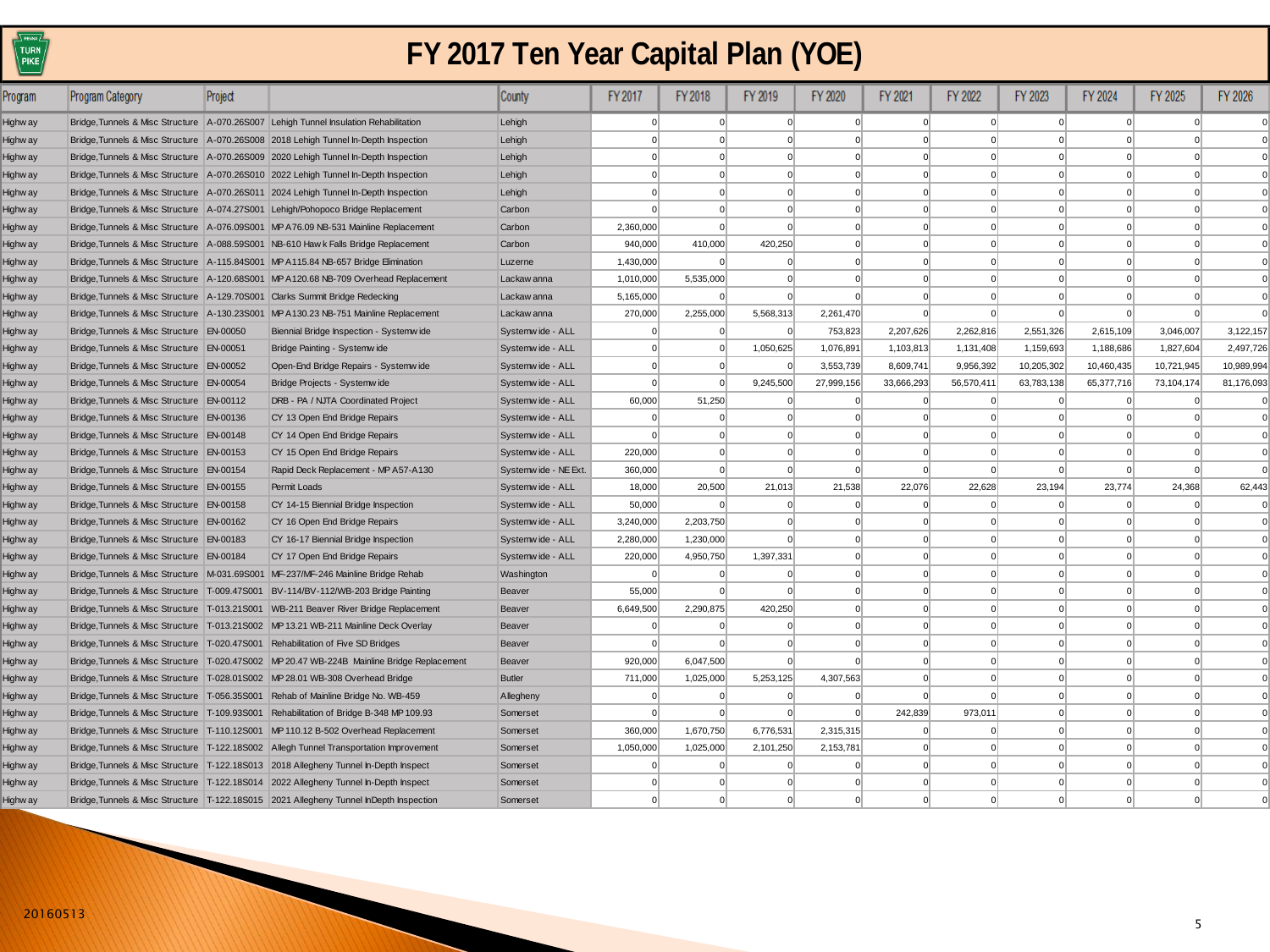| $\sqrt{PENMA}$<br><b>TURN</b><br>PIKE |                                                                               |          |                                                                                            | FY 2017 Ten Year Capital Plan (YOE) |                |                |                |            |                |                |                |                |                |           |
|---------------------------------------|-------------------------------------------------------------------------------|----------|--------------------------------------------------------------------------------------------|-------------------------------------|----------------|----------------|----------------|------------|----------------|----------------|----------------|----------------|----------------|-----------|
| Program                               | Program Category                                                              | Project  |                                                                                            | County                              | FY 2017        | FY 2018        | FY 2019        | FY 2020    | FY 2021        | FY 2022        | FY 2023        | FY 2024        | FY 2025        | FY 2026   |
| lighw ay                              |                                                                               |          | Bridge, Tunnels & Misc Structure T-122.18S016 2023 Allegheny Tunnel InDepth Inspection     | Somerset                            | $\Omega$       | $\overline{0}$ | $\Omega$       | $\Omega$   | $\Omega$       | $\Omega$       | $\overline{0}$ | $\Omega$       | $\Omega$       |           |
| Highw ay                              | Bridge, Tunnels & Misc Structure T-140.38S001 B-506/B-513A Bridge Painting    |          |                                                                                            | Bedford                             | 1,050,000      | $\overline{0}$ | $\overline{0}$ | $\Omega$   | $\Omega$       | $\Omega$       | $\Omega$       | $\Omega$       | $\Omega$       |           |
| Highw ay                              |                                                                               |          | Bridge, Tunnels & Misc Structure T-141.59S001 MP 141.59 B-507 Overhead Replacement         | Bedford                             | 300,000        | 512,500        | 420,250        | 1,399,958  | 4,360,061      | $\overline{0}$ | $\overline{0}$ | $\Omega$       | $\overline{0}$ |           |
| Highw ay                              |                                                                               |          | Bridge, Tunnels & Misc Structure T-144.85S001 MP 144.85 B-510 Overhead Replacement         | Bedford                             | 120,000        | 205,000        | 420,250        | 430,756    | 993,432        | 3,959,929      | $\overline{0}$ | $\Omega$       | $\overline{0}$ |           |
| Highw ay                              |                                                                               |          | Bridge, Tunnels & Misc Structure T-148.06S001 MP T148.06 B-140 Mainline Replacement        | Bedford                             | 30,000         | 307,500        | 735,438        | 753,823    | 331,144        | $\Omega$       | 3,479,080      | 4,754,743      | 1,218,403      | $\Omega$  |
| Highw ay                              |                                                                               |          | Bridge, Tunnels & Misc Structure T-172.88S002 MP 172.88 B-521A Mainline Replacement        | Fulton                              | 100,000        | $\overline{0}$ | $\Omega$       | $\Omega$   | $\Omega$       | $\Omega$       | $\Omega$       | $\Omega$       | $\Omega$       |           |
| lighw ay                              |                                                                               |          | Bridge, Tunnels & Misc Structure T-176.35S001 Elimination of Bridge No. B-554 Milepost     | Fulton                              | 755,000        | $\Omega$       | $\Omega$       | $\Omega$   | $\Omega$       | $\Omega$       | $\Omega$       | $\Omega$       | $\Omega$       |           |
| lighw ay                              | Bridge, Tunnels & Misc Structure T-186.20S004 Tuscarora Tunnel Rehabilitation |          |                                                                                            | Huntingdon                          | 700,000        | 102,500        | 525.313        | 10.768.906 | 16.557.193     | $\overline{0}$ | $\Omega$       | $\Omega$       | $\overline{0}$ |           |
| Highw ay                              |                                                                               |          | Bridge, Tunnels & Misc Structure T-186.20S007 2019 Tuscarora Tunnel In-Depth Inspect       | Huntingdon                          | $\Omega$       | $\Omega$       | $\Omega$       | $\Omega$   | $\Omega$       | $\Omega$       | $\Omega$       | $\Omega$       | $\Omega$       |           |
| lighw ay                              |                                                                               |          | Bridge, Tunnels & Misc Structure T-186.20S009 2019 Tuscarora Tunnel InDepth Inspection     | Huntingdon                          | $\Omega$       | $\Omega$       | $\Omega$       | $\Omega$   | $\Omega$       | $\overline{0}$ | $\overline{0}$ | $\overline{0}$ | $\overline{0}$ | $\Omega$  |
| Highw ay                              |                                                                               |          | Bridge, Tunnels & Misc Structure T-186.20S010 2021 Tuscarora Tunnel InDepth Inspection     | Huntingdon                          | $\Omega$       | $\overline{0}$ | $\Omega$       | $\Omega$   | $\Omega$       | $\overline{0}$ | $\overline{0}$ | $\overline{0}$ | $\overline{0}$ | $\Omega$  |
| lighw ay                              |                                                                               |          | Bridge, Tunnels & Misc Structure T-186.20S011 2023 Tuscarora Tunnel InDepth Inspection     | Huntingdon                          | $\Omega$       | $\Omega$       | $\Omega$       | $\Omega$   | $\Omega$       | $\Omega$       | $\Omega$       | $\Omega$       | $\Omega$       | $\Omega$  |
| lighw ay                              |                                                                               |          | Bridge, Tunnels & Misc Structure T-197.48S003 Blue Mountain/Kittatinny Tunnel Rehab        | Franklin                            | $\Omega$       | $\Omega$       | $\Omega$       | 323,067    | 331,144        | 565.704        | $\overline{0}$ | $\circ$        | $\overline{0}$ |           |
| Highw ay                              |                                                                               |          | Bridge, Tunnels & Misc Structure T-197.48S004 2016 Blue/Kitt Tunnels In-Depth Inspect.     | Franklin                            | 962.000        | $\Omega$       | $\Omega$       | $\Omega$   | $\Omega$       | $\Omega$       | $\Omega$       | $\Omega$       | $\Omega$       |           |
| Highw ay                              |                                                                               |          | Bridge, Tunnels & Misc Structure T-197.48S005 2020 Blue/Kitt Tunnels In-Depth Inspect      | Franklin                            | $\Omega$       | $\Omega$       | $\Omega$       | $\Omega$   | $\Omega$       | $\Omega$       | $\Omega$       | $\overline{0}$ | $\overline{0}$ | $\Omega$  |
| Highw ay                              |                                                                               |          | Bridge, Tunnels & Misc Structure T-197.48S006 Blue/Kitt Tunnels - Portal Upgrade           | Franklin                            | $\Omega$       | $\overline{0}$ | 210.125        | 430.756    | 551,906        | $\overline{0}$ | $\overline{0}$ | $\Omega$       | $\overline{0}$ |           |
| lighw ay                              |                                                                               |          | Bridge, Tunnels & Misc Structure T-197.48S007 2020 Blue/Kitt Tunnels InDepth Inspction     | Franklin                            | $\Omega$       | $\Omega$       | $\Omega$       | $\Omega$   | $\Omega$       | $\Omega$       | $\Omega$       | $\Omega$       | $\Omega$       | $\Omega$  |
| Highw ay                              |                                                                               |          | Bridge, Tunnels & Misc Structure T-197.48S008 2022 Blue/Kitt Tunnels InDepth Inspction     | Franklin                            | $\Omega$       | $\overline{0}$ | $\Omega$       | $\Omega$   | $\Omega$       | $\overline{0}$ | $\overline{0}$ | $\overline{0}$ | $\overline{0}$ | $\Omega$  |
| lighw ay                              |                                                                               |          | Bridge, Tunnels & Misc Structure T-197.48S009 2024 Blue/Kitt Tunnels InDepth Inspction     | Franklin                            | $\Omega$       | $\overline{0}$ | $\Omega$       | $\Omega$   | $\Omega$       | $\overline{0}$ | $\overline{0}$ | $\overline{0}$ | $\overline{0}$ | $\Omega$  |
| Highw ay                              |                                                                               |          | Bridge, Tunnels & Misc Structure T-228.54S001 MP 228.54 EB-103 Mainline Replacement        | Cumberland                          | 1,190,000      | 8,353,750      | 3,414,531      | $\Omega$   | $\Omega$       | $\Omega$       | $\Omega$       | $\Omega$       | $\Omega$       |           |
| Highw ay                              |                                                                               |          | Bridge, Tunnels & Misc Structure T-230.36S001 MP 230.36 EB-106 Mainline Rehabilitation     | Cumberland                          | $\Omega$       | $\Omega$       | $\Omega$       | $\Omega$   | $\Omega$       | $\Omega$       | $\Omega$       | $\Omega$       | $\Omega$       |           |
| Highw ay                              |                                                                               |          | Bridge, Tunnels & Misc Structure T-238.09S001 MP 238.09 EB-117 Mainline Replacement        | Cumberland                          | 360,000        | 717,500        | 4.727.813      | 4.846.008  | $\Omega$       | $\overline{0}$ | $\circ$        | $\overline{0}$ | $\overline{0}$ | $\Omega$  |
| Highw ay                              |                                                                               |          | Bridge, Tunnels & Misc Structure T-248.19S001 MP 248.19 EB-306 Overhead Replacement        | Dauphin                             | $\Omega$       | $\Omega$       | $\Omega$       | $\Omega$   | $\Omega$       | $\overline{0}$ | $\overline{0}$ | $\Omega$       | $\overline{0}$ |           |
| lighw ay                              |                                                                               |          | Bridge, Tunnels & Misc Structure T-250.09S001 MP 250.09 EB-311 Overhead Replacement        | Dauphin                             | 270,000        | 717,500        | 735,438        | 1,615,336  | 4,967,158      | $\Omega$       | $\Omega$       | $\Omega$       | $\Omega$       | $\Omega$  |
| lighw ay                              |                                                                               |          | Bridge, Tunnels & Misc Structure T-251.08S002 EB-314 Sw atara Creek Bridge Replacement     | Dauphin                             | 9.772.098      | $\Omega$       | $\Omega$       | $\Omega$   | $\Omega$       | $\overline{0}$ | $\circ$        | $\circ$        | $\overline{0}$ |           |
| Highw ay                              |                                                                               |          | Bridge, Tunnels & Misc Structure T-286.23S001 EB-541/EB-541B Bridge Painting               | Lancaster                           | $\Omega$       | $\Omega$       | $\Omega$       | $\Omega$   | $\Omega$       | $\Omega$       | $\Omega$       | $\Omega$       | $\Omega$       |           |
| Highw ay                              |                                                                               |          | Bridge, Tunnels & Misc Structure T-288.10S001 MP 288.10 EB-548 Overhead Redecking          | Lancaster                           | 240,000        | 553,500        | 1,681,000      | $\Omega$   | $\Omega$       | $\Omega$       | $\Omega$       | $\Omega$       | $\Omega$       | $\Omega$  |
| Highw ay                              |                                                                               |          | Bridge, Tunnels & Misc Structure T-316.58S001 MP 316.58 EB-729 Overhead Replacement        | Chester                             | $\Omega$       | $\Omega$       | $\Omega$       | $\Omega$   | $\Omega$       | $\overline{0}$ | $\circ$        | $\Omega$       | $\overline{0}$ |           |
| lighw ay                              |                                                                               |          | Bridge, Tunnels & Misc Structure T-317.37S001 MP 317.37 EB-730 Overhead Replacement        | Chester                             | 4,710,000      | $\Omega$       | $\Omega$       | $\Omega$   | $\Omega$       | $\Omega$       | $\Omega$       | $\Omega$       | $\Omega$       | $\Omega$  |
| Highw ay                              |                                                                               |          | Bridge, Tunnels & Misc Structure   T-338.92S002   DB-141/DB-163W Bridge Painting           | Montgomery                          | 440,000        | 1,742,500      | $\Omega$       | $\Omega$   | $\Omega$       | $\overline{0}$ | $\overline{0}$ | $\Omega$       | $\overline{0}$ | $\Omega$  |
| <b>lighw</b> ay                       |                                                                               |          | Bridge, Tunnels & Misc Structure T-347.60S001 MP 347.60 DB-207 Overhead Replacement        | <b>Bucks</b>                        | 50,000         | 615,000        | 945,563        | 646,134    | $\Omega$       | $\Omega$       | $\Omega$       | $\Omega$       | $\Omega$       |           |
| Highw ay                              |                                                                               |          | Bridge, Tunnels & Misc Structure T-348.25S001 MP 348.25 DB-210 Overhead Replacement        | <b>Bucks</b>                        | $\Omega$       | 307,500        | 630,375        | 969,202    | 662.288        | $\Omega$       | $\Omega$       | $\Omega$       | $\Omega$       |           |
| Highw ay                              |                                                                               |          | Bridge, Tunnels & Misc Structure T-349.38S001 MP 349.38 DB-213 Overhead Replacement        | <b>Bucks</b>                        | $\overline{0}$ | 102,500        | 315,188        | 646,134    | 662,288        | 678,845        | $\Omega$       | $\Omega$       | $\Omega$       |           |
| lighw ay                              | Bridge, Tunnels & Misc Structure EN-00195                                     |          | CY16-17 Biennial Tunnel Insp - Design                                                      | Systemwide - ALL                    | 2.400.000      | 2.562.500      | $\Omega$       | $\Omega$   | $\Omega$       | $\Omega$       | $\circ$        | $\Omega$       | $\overline{0}$ |           |
| Highw ay                              | Bridge, Tunnels & Misc Structure                                              | EN-00196 | CY 18-19 Biennial Tunnel Insp - Design                                                     | Systemwide - ALL                    | $\Omega$       | $\Omega$       | 2,626,563      | 2.692.227  | $\Omega$       | $\Omega$       | $\Omega$       | $\Omega$       | $\Omega$       | $\Omega$  |
| <b>lighw</b> ay                       | Bridge, Tunnels & Misc Structure                                              | EN-00197 | Biennial Tunnel Inspections - Systemwide-Design                                            | Systemwide - ALL                    | $\overline{0}$ | $\overline{0}$ | $\overline{0}$ | $\Omega$   | 2,759,532      | 2,828,521      | 2,899,234      | 2,971,714      | 3,046,007      | 3,122,157 |
| lighw ay                              | Bridge, Tunnels & Misc Structure                                              | EN-00199 | CY 18-19 Biennial Bridge Inspection-Design                                                 | Systemwide - ALL                    | $\circ$        | 512,500        | 2,395,425      | 1.292.269  | $\Omega$       | $\Omega$       | $\Omega$       | $\Omega$       | $\Omega$       |           |
| Highw ay                              | Bridge, Tunnels & Misc Structure                                              | EN-00200 | CY 18 Open End Bridge repairs                                                              | Systemwide - ALL                    | $\Omega$       | 481,750        | 5,043,000      | 1.399.958  | $\Omega$       | $\Omega$       | $\Omega$       | $\Omega$       | $\Omega$       | $\Omega$  |
| lighw ay                              |                                                                               |          | Bridge, Tunnels & Misc Structure A-099.00S001 Bridge Rehabilitations, MP A-99 to A-128     | Luzerne                             | 200,000        | 205,000        | 2,258,844      | 2,315,315  | $\overline{0}$ | $\overline{0}$ | $\Omega$       | $\Omega$       | $\overline{0}$ | $\Omega$  |
| lighw ay                              |                                                                               |          | Bridge, Tunnels & Misc Structure A-058.88S001 NB-360 Rapid Mainline Superstructure Replace | Lehigh                              | $\Omega$       | 1,383,750      | 6,041,094      | $\Omega$   | $\Omega$       | $\Omega$       | $\overline{0}$ | $\Omega$       | $\overline{0}$ |           |
|                                       |                                                                               |          |                                                                                            |                                     |                |                |                |            |                |                |                |                |                |           |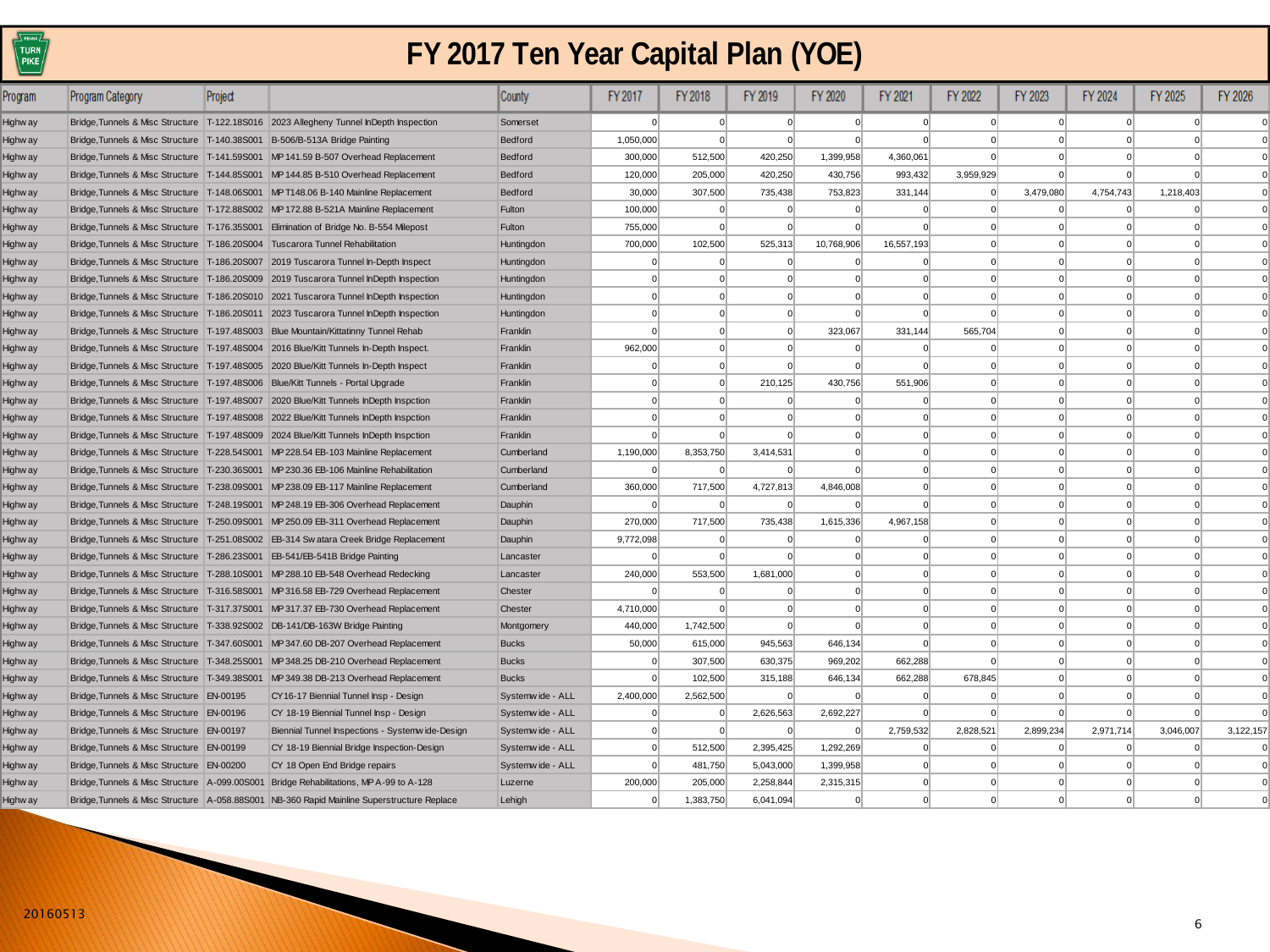| <b>TURN</b><br>PIKE |                                              |              |                                                                                        | FY 2017 Ten Year Capital Plan (YOE) |            |                |                |                |             |                |                |                |                |             |
|---------------------|----------------------------------------------|--------------|----------------------------------------------------------------------------------------|-------------------------------------|------------|----------------|----------------|----------------|-------------|----------------|----------------|----------------|----------------|-------------|
| Program             | Program Category                             | Project      |                                                                                        | <b>County</b>                       | FY 2017    | FY 2018        | FY 2019        | FY 2020        | FY 2021     | FY 2022        | FY 2023        | FY 2024        | FY 2025        | FY 2026     |
| Highw ay            | Bridge, Tunnels & Misc Structure T179.08S001 |              | B-404/B-485 Bridge Painting                                                            | Fulton                              | $\Omega$   | $\overline{0}$ | 1,365,813      | $\Omega$       | $\Omega$    | $\Omega$       | $\Omega$       | $\Omega$       | $\Omega$       |             |
| Highw ay            |                                              |              | Bridge, Tunnels & Misc Structure A105.11S001 NB-637/NB-638 Overhead Bridge Replacement | Luzerne                             | $\Omega$   | $\Omega$       | $\Omega$       | 430,756        | 551.906     | 452.563        | $\Omega$       | $\Omega$       | $\Omega$       |             |
| Highw ay            | <b>Total Reconstruction</b>                  |              | A-020.00T002 MP A20-A30 Total Reconstruction                                           | Montgomery                          | 74,750,000 | $\Omega$       | $\Omega$       | $\Omega$       | $\Omega$    | $\Omega$       | $\overline{0}$ | $\Omega$       | $\overline{0}$ | $\Omega$    |
| Highw ay            | <b>Total Reconstruction</b>                  |              | A-031.00T001 MP A31-A38 Total Reconstruction                                           | Montgomery                          | 10,748,500 | 38,550,353     | 76,968,788     | 46,198,608     | 33,721,484  | $\overline{0}$ | $\Omega$       | $\Omega$       | $\overline{0}$ | $\Omega$    |
| Highw ay            | <b>Total Reconstruction</b>                  | A-037.50T001 | MP A38-A44 Total Reconstruction                                                        | <b>Bucks</b>                        | 3,485,000  | 1,076,250      | 11,597,849     | 4,172,951      | 37,860,782  | 50,630,518     | 52,766,051     | 19,732,184     | 47,822,314     | 32,969,982  |
| Highw ay            | <b>Total Reconstruction</b>                  | A-044.00T001 | MP A44-A48 Total Reconstruction                                                        | Lehigh                              | 2,380,000  | 1,537,500      | $\Omega$       | $\Omega$       | $\Omega$    | 169,711        | 463,877        | 1,604,726      | 5,360,973      | $\Omega$    |
| Highw ay            | <b>Total Reconstruction</b>                  | A-048.00T001 | MP A48-A53 Total Reconstruction                                                        | Lehigh                              | 2.675.000  | 1.281.250      | 420.250        | 538.445        | 1,766,101   | 5,261,048      | 2,783,264      | 10.222.697     | 3.655.209      | 1,248,863   |
| Highw ay            | <b>Total Reconstruction</b>                  |              | A-053,00T001 MP A53-A57 Total Reconstruction                                           | Lehiah                              | 2.160.000  | 3.177.500      | 2.794.663      | 1.076.891      | 1.103.813   | 2.342.015      | 16.943.121     | 3.209.452      | 6.701.216      | 6.319.247   |
| Highw ay            | <b>Total Reconstruction</b>                  | EN-00040     | Design Management - Total Reconstructions                                              | Systemwide - ALL                    | 7,200,000  | 9,225,000      | 7,354,375      | 7,538,234      | 6,070,971   | 6,222,745      | 5,798,467      | 5,943,429      | 4,873,612      | 4,995,452   |
| Highw ay            | <b>Total Reconstruction</b>                  | EN-00048     | Total Reconstructions - Systemwide                                                     | Systemwide - ALL                    | $\Omega$   | $\Omega$       | 8,405,000      | 35,537,391     | 46,360,141  | 40.730.696     | $\Omega$       | $\Omega$       | 42.644.101     | 23.728.396  |
| Highw ay            | <b>Total Reconstruction</b>                  | T-028.45T001 | MP 28 - 31 Total Reconstruction                                                        | Allegheny                           | 2.310.000  | 3.075.000      | 2,101,250      | 17,089,931     | 37,536,813  | 17.272.078     | 10.516.564     | $\Omega$       | $\Omega$       |             |
| <b>lighw</b> ay     | <b>Total Reconstruction</b>                  | T-031.20T003 | MP 31-38 Total Reconstruction (Constr)                                                 | Allegheny                           | $\Omega$   | $\Omega$       | $\Omega$       | $\Omega$       | $\Omega$    | $\Omega$       | $\Omega$       | $\Omega$       | $\Omega$       | $\Omega$    |
| Highw ay            | <b>Total Reconstruction</b>                  |              | T-040.00T001 MP 40-48 Total Reconstruction                                             | Allegheny                           | 20,727,650 | 38,335,000     | 39,293,375     | 23,608,673     | $\Omega$    | $\Omega$       | $\Omega$       | $\Omega$       | $\Omega$       |             |
| Highw ay            | <b>Total Reconstruction</b>                  |              | T-049.00T001 MP 49-53 Total Reconstrcution                                             | Allegheny                           | 3,570,000  | 2,470,250      | 4,139,463      | 3,499,895      | 3,642,583   | 1,414,260      | 1,159,693      | 2,377,372      | 2,436,806      | 2,997,271   |
| Highw ay            | <b>Total Reconstruction</b>                  |              | T-053.00T001 MP 53-57 Total Reconstruction                                             | Allegheny                           | 4,950,000  | 948,125        | 5,778,438      | 2,013,785      | 7,042,326   | 791,986        | 1,159,693      | 2,377,372      | 2,436,806      | 1,623,522   |
| Highw ay            | <b>Total Reconstruction</b>                  | T-057.00T001 | MP 57 - 67 Total Reconstruction                                                        | Westmoreland                        | 3,300,000  | 4,151,250      | 6,482,356      | 1,615,336      | 2,207,626   | 2,828,521      | 7,219,092      | 44,337,979     | 43,643,192     | 31,970,892  |
| Highw ay            | <b>Total Reconstruction</b>                  | T-099.00T002 | MP 99-109 Total Reconstruction                                                         | Somerset                            | 560,000    | 512,500        | 15,023,938     | 63,967,303     | 73,513,939  | 3,281,084      | $\Omega$       | $\Omega$       | $\Omega$       |             |
| Highw ay            | <b>Total Reconstruction</b>                  | T-129.00T001 | MP 128-134 Total Reconstruction                                                        | Bedford                             | 10,002,000 | 10,250         | $\Omega$       | $\Omega$       | 2,207,626   | 565,704        | $\overline{0}$ | $\Omega$       | $\overline{0}$ | $\Omega$    |
| Highw ay            | <b>Total Reconstruction</b>                  | T-149.50T002 | MP 149-155 Total Reconstruction                                                        | Bedford                             | 2,210,000  | $\overline{0}$ | $\overline{0}$ | $\overline{0}$ | $\mathbf 0$ | 0              | $\overline{0}$ | $\overline{0}$ | $\overline{0}$ | $\Omega$    |
| Highw ay            | <b>Total Reconstruction</b>                  |              | T-155.00T001 MP 155-160 Total Reconstruction                                           | Bedford                             | $\Omega$   | $\Omega$       | $\Omega$       | $\Omega$       | $\Omega$    | $\Omega$       | $\Omega$       | $\Omega$       | $\Omega$       |             |
| Highw ay            | <b>Total Reconstruction</b>                  | T-179,50T001 | MP 180-186 Total Reconstruction                                                        | Fulton                              | 4.400.000  | 1.230.000      | 210.125        | $\Omega$       | $\Omega$    | $\Omega$       | $\Omega$       | 1,188,686      | 21,711,940     | 117.950.112 |
| Highw ay            | <b>Total Reconstruction</b>                  |              | T-199.00T002 MP 199-214 Total Reconstruction (Design)                                  | Cumberland                          | 265.000    | $\Omega$       | $\Omega$       | $\overline{0}$ | $\Omega$    | $\Omega$       | $\overline{0}$ | $\Omega$       | $\Omega$       |             |
| Highw ay            | <b>Total Reconstruction</b>                  | T-202.00T001 | MP 202-206 Total Reconstruction (Constr)                                               | Cumberland                          | 19,690,000 | 39.462.500     | 30.573.188     | $\Omega$       | $\Omega$    | $\Omega$       | $\Omega$       | $\Omega$       | $\Omega$       | $\Omega$    |
| <b>lighw</b> ay     | <b>Total Reconstruction</b>                  | T-206.00T001 | MP 206-210 Total Reconstruction (Constr)                                               | Cumberland                          | 330,000    | $\Omega$       | $\Omega$       | $\Omega$       | $\Omega$    | $\Omega$       | $\Omega$       | $\Omega$       | $\Omega$       | $\Omega$    |
| Highw ay            | <b>Total Reconstruction</b>                  |              | T-214.00T002 MP 214-227 Total Reconstruction (Design)                                  | Cumberland                          | 100,000    | $\Omega$       | $\Omega$       | $\overline{0}$ | $\Omega$    | $\Omega$       | $\overline{0}$ | $\Omega$       | $\overline{0}$ |             |
| Highw ay            | <b>Total Reconstruction</b>                  | T-220.00T001 | MP 220-227 Total Reconstruction (Constr)                                               | Cumberland                          | 39.730.000 | 256,250        | $\Omega$       | $\Omega$       | $\Omega$    | $\Omega$       | $\Omega$       | $\Omega$       | $\Omega$       | $\Omega$    |
| Highw ay            | <b>Total Reconstruction</b>                  |              | T-242.00T002 MP 242-245 Total Reconstruction                                           | York                                | 36,010,495 | 15,035,292     | 610.852        | $\Omega$       | $\Omega$    | $\Omega$       | $\Omega$       | $\Omega$       | $\Omega$       |             |
| Highw ay            | <b>Total Reconstruction</b>                  | T-298.00T001 | MP 298-302 Total Reconstrcution                                                        | Chester                             | 440,000    | 512,500        | 787,969        | 1,076,891      | 1,192,118   | 5,080,023      | 1,600,377      | 5,622,484      | 11,416,435     | 3,596,725   |
| Highw ay            | <b>Total Reconstruction</b>                  | T-302.00T001 | MP 302-308 Total Reconstruction                                                        | Chester                             | 1,320,000  | 1,537,500      | 1,575,938      | 1,911,481      | 2,191,069   | 6,347,200      | 7,294,472      | 2.377.372      | 2,436,806      | 2,497,726   |
| Highw ay            | <b>Total Reconstruction</b>                  | T-308.00T001 | MP 308-312 Total Reconstruction                                                        | Chester                             | 2,100,000  | 2,050,000      | 3,025,800      | 14,473,410     | 3,300,401   | 22,401,883     | 43,372,534     | 43,149,293     | 26,804,864     | $\Omega$    |
| Highw ay            | <b>Total Reconstruction</b>                  | T-312.00T003 | MP 312-320 Total Reconstruction                                                        | Chester                             | 1,750,000  | 3,075,000      | 2,101,250      | 28,429,913     | 14,570,330  | 51,648,785     | 36,356,389     | 35,957,744     | $\Omega$       |             |
| Highw ay            | <b>Total Reconstruction</b>                  |              | T-319.00T001 MP 320-326 Total Reconstruction                                           | Chester                             | 900,000    | 51,250         | $\Omega$       | $\Omega$       | $\Omega$    | $\Omega$       | $\Omega$       | $\Omega$       | $\Omega$       |             |
| Highw ay            | <b>Total Reconstruction</b>                  |              | T-326.20T001 MP 326-333 Total Reconstruction                                           | Montgomery                          | $\Omega$   | $\Omega$       | $\Omega$       | $\Omega$       | $\Omega$    | $\Omega$       | $\Omega$       | $\Omega$       | $\Omega$       |             |
| Highw ay            | Interchanges                                 |              | A-087.00P001 SR 903 All-Electronic VC                                                  | Carbon                              | 93,000     | $\Omega$       | $\Omega$       | $\Omega$       | $\Omega$    | $\Omega$       | $\Omega$       | $\Omega$       | $\overline{0}$ | $\Omega$    |
| Highw ay            | Interchanges                                 | EN-00061     | <b>VC Rehabilitations - Systemw ide</b>                                                | Systemwide - ALL                    | 12.000     | 2.562.500      | 5.253.125      | 5.384.453      | $\Omega$    | $\Omega$       | $\Omega$       | $\Omega$       | $\Omega$       |             |
| <b>lighw</b> ay     | Interchanges                                 | EN-00115     | <b>Cashless Tolling Conversion</b>                                                     | Systemwide - ALL                    | 21,970,000 | 16,461,500     | 4,507,181      | 10,230,461     | 14,934,588  | 25.682.966     | 41,748,963     | 61,811,659     | 90,161,814     | 93,140,200  |
| Highw ay            | Interchanges                                 | EN-00143     | Mid-County to Bensalem Feasibility Study                                               | Montgomery                          | 450,000    | 1,025,000      | 1,050,625      | 1,076,891      | 1,103,813   | $\Omega$       | $\Omega$       | $\Omega$       | $\Omega$       |             |
| Highw ay            | Interchanges                                 | T-056.44P001 | Pittsburgh VC Rehabilitation                                                           | Allegheny                           | $\Omega$   | $\Omega$       | $\Omega$       | $\Omega$       | $\Omega$    | $\Omega$       | $\Omega$       | $\Omega$       | $\Omega$       | $\Omega$    |
| Highw ay            | Interchanges                                 |              | T-319.30P001 SR 29 All-Electronic VC                                                   | Chester                             | 12,000     | 12,300         | $\Omega$       | $\Omega$       | n           | $\Omega$       | $\Omega$       | $\Omega$       | $\overline{0}$ | $\Omega$    |
| Highw ay            | Interchanges                                 |              | T-331.60P002 Lafayette Street Interchange at MP331.60                                  | Montgomery                          | 25,000     | 2.562.500      | 5.253.125      | 5.384.453      | 3.311.439   | 14,708,307     | 17,395,401     | 17,830,286     | $\overline{0}$ |             |
|                     |                                              |              |                                                                                        |                                     |            |                |                |                |             |                |                |                |                |             |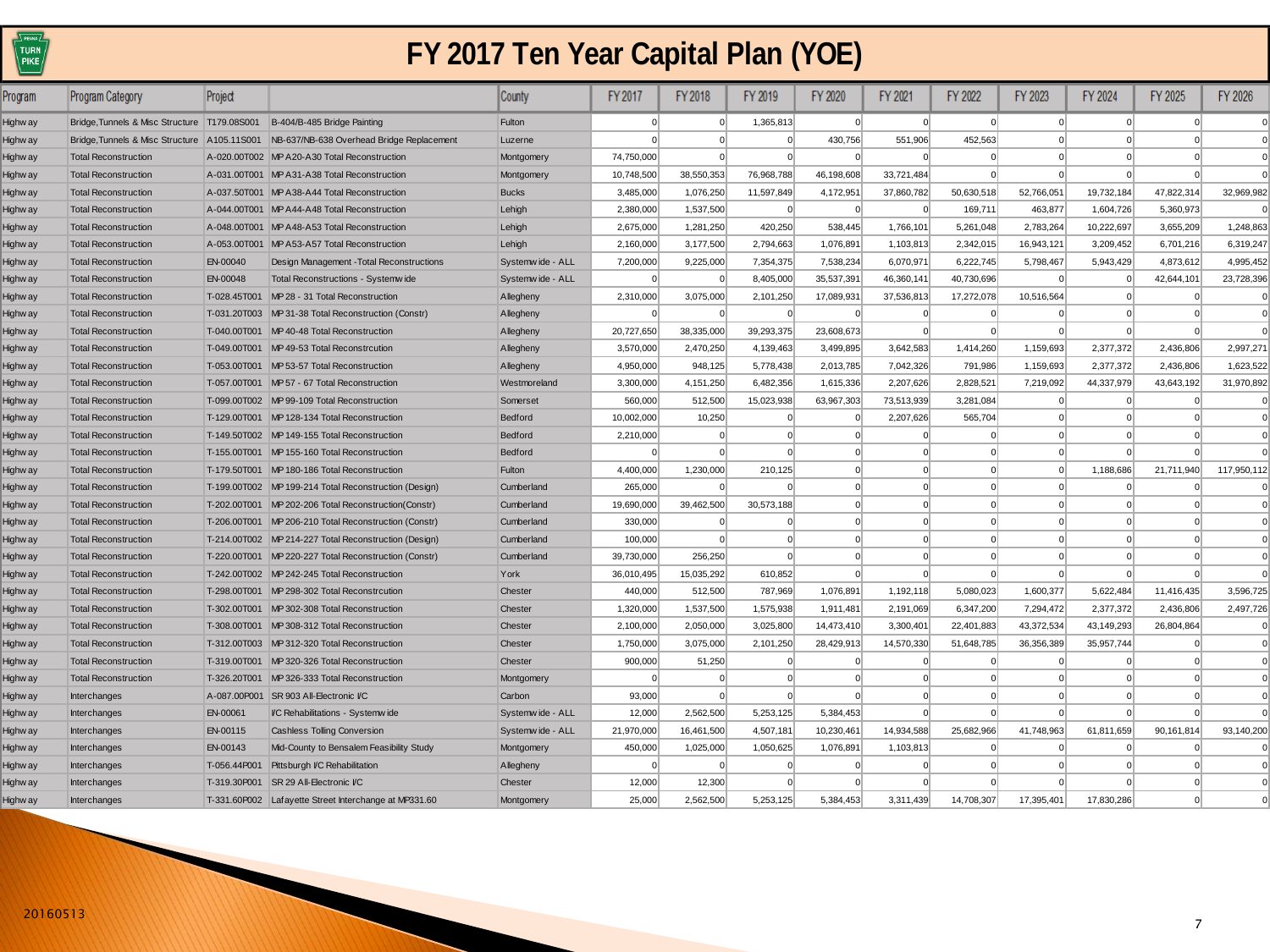| <b>PENNA</b> |
|--------------|
| TURN         |
| PIKE         |

| <b>TURN</b><br>PIKE |                              |              |                                                     | FY 2017 Ten Year Capital Plan (YOE) |                |                |                |                |                 |                |                |                |                |           |
|---------------------|------------------------------|--------------|-----------------------------------------------------|-------------------------------------|----------------|----------------|----------------|----------------|-----------------|----------------|----------------|----------------|----------------|-----------|
| Program             | Program Category             | Project      |                                                     | County                              | FY 2017        | FY 2018        | FY 2019        | FY 2020        | FY 2021         | FY 2022        | FY 2023        | FY 2024        | FY 2025        | FY 2026   |
| Highw ay            | Interchanges                 |              | T-351.90P001 Street Road All-Electronic VC          | <b>Bucks</b>                        | 2,000          | 2,050          | $\Omega$       | $\overline{0}$ | $\Omega$        | $\Omega$       | $\Omega$       | $\Omega$       | $\Omega$       |           |
| Highw ay            | Interchanges                 | T-353.05P001 | Neshaminy Westbound Ramps                           | <b>Bucks</b>                        | $\Omega$       | 820,000        | 840,500        | $\overline{0}$ | $\Omega$        | $\overline{0}$ | $\Omega$       | 8,320,800      | 1,218,403      | $\Omega$  |
| Highw ay            | Interchanges                 |              | T-355.00P001   I-95 VC - Stage 1                    | <b>Bucks</b>                        | 117,753,000    | 81,979,500     | 17,734,550     | $\circ$        | $\Omega$        | $\overline{0}$ | $\Omega$       | $\Omega$       | $\Omega$       | $\Omega$  |
| Highw ay            | Interchanges                 |              | T-355.00P002   I-95 VC - Stage 2                    | <b>Bucks</b>                        | 9,130,000      | 19,065,000     | 13,658,125     | 6,999,789      | $\circ$         | $\circ$        | $\overline{0}$ | $\overline{0}$ | $\overline{0}$ | $\Omega$  |
| Highw ay            | Interchanges                 |              | S-002.60P001 Findlay Cashless Tolling Point         | Allegheny                           | 660,000        | 5,125,000      | $\Omega$       | $\Omega$       | $\Omega$        | $\Omega$       | $\Omega$       | $\Omega$       | $\Omega$       | $\Omega$  |
| Highw ay            | Interchanges                 |              | A-115.70P001 Scranton Beltway                       | Luzerne                             | $\overline{0}$ | 1,025,000      | 1,050,625      | 5,384,453      | 5,519,064       | 56,570,411     | 57,984,671     | 59,434,288     | $\Omega$       | $\Omega$  |
| Highw ay            | <b>Highway Miscellaneous</b> |              | A-020.00M001 ITS DMS NORTHEAST - Pre-entry A20-A131 | Systemwide - NE Ext.                | 675,000        | 3,679,750      | 2,626,563      | $\Omega$       | $\Omega$        | $\Omega$       | $\Omega$       | $\Omega$       | $\Omega$       | $\Omega$  |
| Highw ay            | <b>Highway Miscellaneous</b> |              | A-042,00M001 ITS DMS NORTHEAST - MP A42 to A129     | Systemwide - NE Ext.                | 3,416,083      | 1,663,435      | $\Omega$       | $\overline{0}$ | $\Omega$        | $\overline{0}$ | $\Omega$       | $\Omega$       | $\Omega$       | $\Omega$  |
| Highw ay            | <b>Highway Miscellaneous</b> | EN-00026     | Rock Cuts - Systemwide                              | Systemwide - ALL                    | $\Omega$       | $\Omega$       | $\Omega$       | 0              | $\Omega$        | $\overline{0}$ | $\Omega$       | $\Omega$       | $\overline{0}$ | $\Omega$  |
| Highw ay            | <b>Highway Miscellaneous</b> | EN-00027     | Major Guide Sign Update/Replacement                 | Systemwide - ALL                    | $\Omega$       | $\Omega$       | $\Omega$       | $\overline{0}$ | $\Omega$        | $\Omega$       | $\Omega$       | $\Omega$       | $\overline{0}$ | $\Omega$  |
| Highw ay            | <b>Highway Miscellaneous</b> | EN-00031     | Traffic Studies - Systemwide                        | Systemwide - ALL                    | 870,000        | 891.750        | 882.525        | 387.681        | 397.373         | 407.307        | 417.490        | 427.927        | 438.625        | 449.591   |
| Highw ay            | <b>Highway Miscellaneous</b> | EN-00032     | Radio Tow er Access Roads - Systemwide              | Systemwide - ALL                    | 20,000         | 20,500         | 21,013         | 21,538         | 22,076          | 22,628         | 23,194         | 23,774         | 24,368         | 24,977    |
| Highw ay            | <b>Highway Miscellaneous</b> | EN-00037     | PADOT/Other Agency Project Coordination             | Systemwide - ALL                    | 130,000        | 133,250        | 136,581        | 32,307         | 33,114          | 33,942         | 34,791         | 35,661         | 36,552         | 37,466    |
| Highw ay            | <b>Highway Miscellaneous</b> | EN-00046     | Warranty Activities for D/B Projects                | Systemwide - ALL                    | $\Omega$       | $\Omega$       | $\Omega$       | $\Omega$       | $\Omega$        | $\Omega$       | $\Omega$       | $\Omega$       | $\Omega$       | $\Omega$  |
| Highw ay            | <b>Highway Miscellaneous</b> | EN-00062     | Project Man.&Const Documentation System             | Systemwide - ALL                    | 650,000        | 1,691,250      | 1,786,063      | 1,830,714      | 772,669         | 848,556        | 927,755        | 950,949        | 974,722        | 999,090   |
| Highw ay            | <b>Highway Miscellaneous</b> | EN-00063     | <b>Electronic Bidding System</b>                    | Systemwide - ALL                    | 920,000        | 820,000        | 882,525        | 947,664        | 1,026,546       | 1,097,466      | 1,182,887      | 1,271,894      | 1,303,691      | 1,373,749 |
| Highw ay            | <b>Highway Miscellaneous</b> | EN-00064     | Design/Construction Audit Services                  | Systemwide - ALL                    | 1,140,000      | 1,025,000      | 1,050,625      | 1,076,891      | 1,103,813       | 1,131,408      | 1,159,693      | 1,188,686      | 1,218,403      | 1,248,863 |
| Highw ay            | <b>Highway Miscellaneous</b> | EN-00092     | <b>Engineering Automation/Pavement Mngment</b>      | Systemwide - ALL                    | 1,920,000      | 1,988,500      | 1,512,900      | 1,389,189      | 1,313,537       | 1,346,376      | 1,380,035      | 1,414,536      | 1,449,899      | 1,611,033 |
| Highw ay            | <b>Highway Miscellaneous</b> | EN-00098     | Tree Clearing - Systemwide                          | Systemwide - ALL                    | 950,000        | $\mathbf 0$    | $\overline{0}$ | $\overline{0}$ | $\overline{0}$  | $\overline{0}$ | $\mathbf 0$    | $\Omega$       | $\Omega$       |           |
| Highw ay            | <b>Highway Miscellaneous</b> | EN-00103     | Project Collaboration System                        | Systemwide - ALL                    | 915,000        | 1,148,000      | 1,260,750      | 1,292,269      | 1,324,575       | 1,470,831      | 1,507,601      | 1,545,291      | 1,583,924      | 1,748,408 |
| Highw ay            | <b>Highway Miscellaneous</b> | EN-00104     | ITS Projects - Systemwide                           | Systemwide - ALL                    | $\Omega$       | $\Omega$       | 4,727,813      | 5,922,898      | 4,967,158       | 3,394,225      | 3,479,080      | 3,566,057      | 3,655,209      | 3,746,589 |
| Highw ay            | <b>Highway Miscellaneous</b> | EN-00107     | <b>General Consulting Engineer Services</b>         | Systemwide - ALL                    | $\Omega$       | 6,355,000      | 6,198,688      | 6,461,344      | 6.622.877       | 6.788.449      | 6,958,161      | 7,132,115      | 7,310,417      | 7,493,178 |
| Highw ay            | <b>Highway Miscellaneous</b> | EN-00124     | Geotechnical Projects - Systemwide                  | Systemwide - ALL                    | 3.558.400      | 1.025.000      | $\Omega$       | $\Omega$       | $\Omega$        | $\Omega$       | $\Omega$       | $\Omega$       | $\Omega$       | $\Omega$  |
| Highw ay            | <b>Highway Miscellaneous</b> | EN-00125     | ITS DMS EAST - MP 284 to 337                        | Systemwide - ALL                    | 110,996        | $\Omega$       | $\Omega$       | $\Omega$       | $0^{\parallel}$ | $\Omega$       | $\Omega$       | $\Omega$       | $\Omega$       | $\Omega$  |
| Highw ay            | <b>Highway Miscellaneous</b> | EN-00126     | ITS DMS WEST - MP 11 to 175                         | Systemwide - ALL                    | 57,546         | $\Omega$       | $\Omega$       | $\overline{0}$ | $\Omega$        | $\Omega$       | $\Omega$       | $\overline{0}$ | $\overline{0}$ | $\Omega$  |
| Highw ay            | <b>Highway Miscellaneous</b> | EN-00128     | <b>ITS CCTV Systemwide</b>                          | Systemwide - ALL                    | $\Omega$       | $\Omega$       | $\Omega$       | $\Omega$       | $\Omega$        | $\overline{0}$ | $\Omega$       | $\Omega$       | $\Omega$       | $\Omega$  |
| Highw ay            | <b>Highway Miscellaneous</b> | EN-00131     | PTC Traffic Flow Data Collection                    | Systemwide - ALL                    | 130,000        | 133,250        | 136,581        | $\Omega$       | $\Omega$        | $\Omega$       | $\Omega$       | $\Omega$       | $\Omega$       | $\Omega$  |
| Highw ay            | <b>Highway Miscellaneous</b> | EN-00132     | Traffic Count Data - MP 10 to 28                    | Beaver                              | 120,000        | 30,750         | $\Omega$       | $\mathbf{0}$   | $\overline{0}$  | $\mathbf{0}$   | $\overline{0}$ | $\mathbf{0}$   | $\overline{0}$ | $\Omega$  |
| Highw ay            | <b>Highway Miscellaneous</b> | EN-00133     | ITS System Softw are Intergration                   | Systemwide - ALL                    | 35,992         | $\Omega$       | $\Omega$       | $\Omega$       | $\Omega$        | $\overline{0}$ | $\Omega$       | $\Omega$       | $\Omega$       | $\Omega$  |
| Highw ay            | <b>Highway Miscellaneous</b> | EN-00139     | Sign Structure Replacement, MP 310-351              | Systemwide - ALL                    | $\Omega$       | $\overline{0}$ | 0              | 0              | $\Omega$        | $\overline{0}$ | $\Omega$       | $\Omega$       | $\overline{0}$ | $\Omega$  |
| Highw ay            | <b>Highway Miscellaneous</b> | EN-00141     | Drainage & Miscell Rdwy Rprs Systemwide             | Systemwide - ALL                    | $\Omega$       | $\Omega$       | $\Omega$       | $\Omega$       | $\Omega$        | $\overline{0}$ | $\Omega$       | $\Omega$       | $\Omega$       | $\Omega$  |
| Highw ay            | <b>Highway Miscellaneous</b> | EN-00144     | Systemw ide Transportation Planning                 | Systemwide - ALL                    | 260,000        | 102,500        | 787,969        | 1,076,891      | 1,103,813       | 282,852        | 115,969        | 891,514        | 1,218,403      | 1,248,863 |
| Highw ay            | <b>Highway Miscellaneous</b> | EN-00150     | Mon-Fayette Sign Upgrades                           | Systemwide - ALL                    | 4,730,000      | 563,750        | $\Omega$       | $\overline{0}$ | $\Omega$        | 0              | $\Omega$       | $\Omega$       | $\overline{0}$ | $\Omega$  |
| Highw ay            | <b>Highway Miscellaneous</b> | EN-00151     | Triple Drop Pavement Markings Systemwide            | Systemwide - ALL                    | 3,549,000      | 2,161,725      | 2,215,768      | 2,295,931      | 2.353.329       | 2,449,499      | 2,510,736      | 2.573.505      | 2,637,842      | 2,703,788 |
| Highw ay            | <b>Highway Miscellaneous</b> | EN-00156     | <b>Engineering Project Claims</b>                   | Systemwide - ALL                    | 2,200,000      | 256,250        | 262,656        | 269,223        | 275,953         | 282.852        | $\Omega$       | $\Omega$       | $\Omega$       | $\Omega$  |
| Highw ay            | <b>Highway Miscellaneous</b> | EN-00157     | <b>Engineering Monitoring</b>                       | Systemwide - ALL                    | 131,000        | 134,275        | 137,632        | $\Omega$       | $\Omega$        | $\Omega$       | $\Omega$       | $\Omega$       | $\Omega$       | $\Omega$  |
| Highw ay            | <b>Highway Miscellaneous</b> | EN-00159     | O/E Engineering Services---FY 2014-2016             | Systemwide - ALL                    | 500,000        | 25,625         | $\Omega$       | $\overline{0}$ | $\Omega$        | $\Omega$       | $\Omega$       | $\Omega$       | $\Omega$       | $\Omega$  |
| Highw ay            | <b>Highway Miscellaneous</b> | EN-00163     | BMP(Stormw ater) Maintenance - Systemwide           | Systemwide - ALL                    | 425.000        | $\Omega$       | $\Omega$       | $\Omega$       | $\Omega$        | $\Omega$       | $\Omega$       | $\Omega$       | $\Omega$       | $\Omega$  |
| Highw ay            | <b>Highway Miscellaneous</b> | EN-00164     | Major Guide Sign Replacement - FY 15-17             | Systemwide - ALL                    | 1,270,000      | 507,375        | $\Omega$       | $\Omega$       | $\Omega$        | $\Omega$       | $\Omega$       | $\Omega$       | $\Omega$       | $\Omega$  |
| Highw ay            | <b>Highway Miscellaneous</b> | EN-00165     | Major Guide Sign Replacement Systemwide             | Systemwide - ALL                    | $\overline{0}$ | 543.250        | 577.844        | 592.290        | 607,097         | 622.275        | 637,831        | 653.777        | 670,122        | 686,875   |
|                     |                              |              |                                                     |                                     |                |                |                |                |                 |                |                |                |                |           |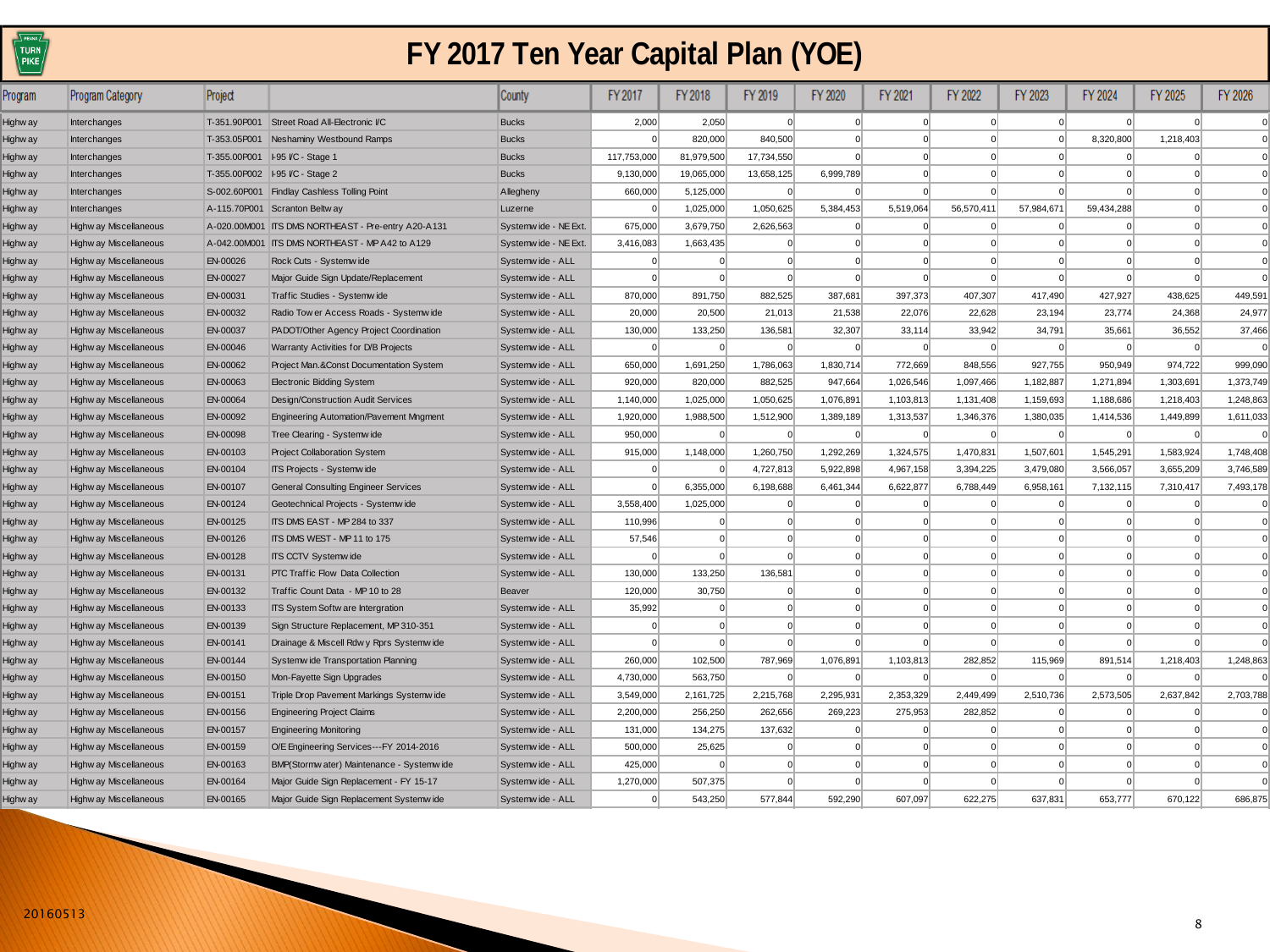| $\sqrt{PENMA}$<br><b>TURN</b><br>PIKE |                              |              |                                                              | FY 2017 Ten Year Capital Plan (YOE) |           |           |                |             |                |           |                |           |                |           |
|---------------------------------------|------------------------------|--------------|--------------------------------------------------------------|-------------------------------------|-----------|-----------|----------------|-------------|----------------|-----------|----------------|-----------|----------------|-----------|
| Program                               | Program Category             | Project      |                                                              | County                              | FY 2017   | FY 2018   | FY 2019        | FY 2020     | FY 2021        | FY 2022   | FY 2023        | FY 2024   | FY 2025        | FY 2026   |
| Highw ay                              | Highw ay Miscellaneous       | EN-00166     | FY 15 General Consulting Engineer                            | Systemwide - ALL                    | $\Omega$  | $\Omega$  | $\overline{0}$ | $\Omega$    | $\overline{0}$ | $\Omega$  | $\overline{0}$ | $\Omega$  | $\overline{0}$ | $\Omega$  |
| Highw ay                              | Highw ay Miscellaneous       | EN-00167     | <b>Tenth Milemarker Installation</b>                         | Systemwide - ALL                    | 739,500   | $\Omega$  | $\Omega$       | $\Omega$    | $\Omega$       | $\Omega$  | $\Omega$       | $\Omega$  | $\Omega$       | $\Omega$  |
| Highw ay                              | Highw ay Miscellaneous       | EN-00168     | O/E Engineering Services - Systemwide                        | Systemwide - ALL                    | $\Omega$  | 307,500   | 315,188        | 323,067     | 331,144        | 339,422   | 347,908        | 356,606   | 365,521        | 374,659   |
| Highw ay                              | <b>Highway Miscellaneous</b> | EN-00171     | Tree Clearing - Systemwide                                   | Systemwide - ALL                    | $\Omega$  | $\Omega$  | $\Omega$       | 1,206,118   | 1,346,652      | 1,380,318 | 1,414,826      | 1,450,197 | 1,486,452      | 1,523,613 |
| lighw ay                              | <b>Highway Miscellaneous</b> | EN-00172     | Tree Clearing - FY 17, 18, & 19                              | Systemwide - ALL                    | 5,872,800 | 3,967,703 | 2,332,388      | 1,184,580   | $\Omega$       | $\Omega$  | $\Omega$       | $\Omega$  | $\Omega$       | $\Omega$  |
| Highw ay                              | <b>Highway Miscellaneous</b> | EN-00173     | Drainage & Miscell Rdwy Rprs Systemwide                      | Systemwide - ALL                    | $\Omega$  | $\Omega$  | $\Omega$       | 312,298     | 320,106        | 328,108   | 336,311        | 344,719   | 353,337        | 362,170   |
| Highw ay                              | <b>Highway Miscellaneous</b> | EN-00174     | Drainage & Misc Rdw y Rprs - FY 17/18/19                     | Systemwide - ALL                    | 290,000   | 297.250   | 304.681        | $\Omega$    | $\Omega$       | $\Omega$  | $\Omega$       | $\Omega$  | $\Omega$       | $\Omega$  |
| Highw ay                              | <b>Highway Miscellaneous</b> | EN-00175     | BMP(Stormw ater) Maintenance - Systemwide                    | Law rence                           | $\Omega$  | $\Omega$  | $\Omega$       | 161.534     | 165,572        | 169.711   | 173,954        | 178,303   | 182.760        | 187.329   |
| Highw ay                              | <b>Highway Miscellaneous</b> | EN-00176     | BMP(Stormw ater) Maintenance - FY17/18/19                    | Law rence                           | 150,000   | 153,750   | 157,594        | $\Omega$    | $\Omega$       | $\Omega$  | $\Omega$       | $\Omega$  | $\Omega$       | $\Omega$  |
| Highw ay                              | <b>Highway Miscellaneous</b> | EN-00177     | <b>Traffic Operations Systemwide</b>                         | Systemwide - ALL                    | $\Omega$  | $\Omega$  | $\Omega$       | $\Omega$    | $\Omega$       | 1,131,408 | 1,159,693      | 1,188,686 | 1,218,403      | 1,248,863 |
| Highw ay                              | <b>Highway Miscellaneous</b> | EN-00178     | Traffic Operations FY16-FY17                                 | Systemwide - ALL                    | 1.319.624 | 307.500   | $\Omega$       | $\Omega$    | $\Omega$       | $\Omega$  | $\Omega$       | $\Omega$  | $\Omega$       | $\Omega$  |
| lighw ay                              | <b>Highway Miscellaneous</b> | EN-00179     | ITS Needs Study - Western Extensions                         | Systemwide - ALL                    | 4,031     | $\Omega$  | $\Omega$       | $\Omega$    | $\Omega$       | $\Omega$  | $\Omega$       | $\Omega$  | $\Omega$       | $\Omega$  |
| Highw ay                              | <b>Highway Miscellaneous</b> | EN-00180     | <b>ITS Pilot Projects</b>                                    | Systemwide - ALL                    | 250,000   | 256,250   | 262,656        | $\Omega$    | $\Omega$       | $\Omega$  | $\Omega$       | $\Omega$  | $\overline{0}$ | $\Omega$  |
| Highw ay                              | <b>Highway Miscellaneous</b> | EN-00181     | Traffic Operations FY18-FY19                                 | Systemwide - ALL                    | $\Omega$  | 768,750   | 787.969        | $\Omega$    | $\Omega$       | $\Omega$  | $\Omega$       | $\Omega$  | $\overline{0}$ | $\Omega$  |
| Highw ay                              | <b>Highway Miscellaneous</b> | EN-00182     | Traffic Operations FY20-FY21                                 | Systemwide - ALL                    | $\Omega$  | $\Omega$  | $\Omega$       | 807,668     | 827,860        | $\Omega$  | $\overline{0}$ | $\Omega$  | $\overline{0}$ | $\Omega$  |
| Highw ay                              | <b>Highway Miscellaneous</b> | EN-00185     | FY 16 General Consulting Engineer                            | Systemwide - ALL                    | 500,000   | $\Omega$  | $\Omega$       | $\Omega$    | $\Omega$       | $\Omega$  | $\overline{0}$ | $\Omega$  | $\overline{0}$ | $\Omega$  |
| lighw ay                              | <b>Highway Miscellaneous</b> | EN-00186     | Rock Cuts - Systemwide                                       | Systemwide - ALL                    | $\Omega$  | $\Omega$  | $\Omega$       | 236,916     | 242,839        | 248,910   | 255,133        | 261,511   | 268,049        | 274,750   |
| Highw ay                              | <b>Highway Miscellaneous</b> | EN-00187     | Rock Cuts - FY 17, 18, & 19                                  | Systemwide - ALL                    | 130,000   | 133,250   | 136,581        | $\Omega$    | $\Omega$       | $\Omega$  | $\Omega$       | $\Omega$  | $\Omega$       | $\Omega$  |
| Highw ay                              | <b>Highway Miscellaneous</b> | EN-00188     | Geotechnical Projects - Systemwide                           | Systemwide - ALL                    | $\Omega$  | $\Omega$  | $\overline{0}$ | $\mathbf 0$ | 1,549,091      | 1,587,818 | 1,627,514      | 1,668,202 | 1,709,907      | 1,752,654 |
| Highw ay                              | <b>Highway Miscellaneous</b> | EN-00189     | Geotechnical Projects - FY 18, 19, & 20                      | Systemwide - ALL                    | $\Omega$  | 1,402,610 | 2,209,885      | 1,511,308   | $\Omega$       | $\Omega$  | $\Omega$       | $\Omega$  | $\Omega$       | $\Omega$  |
| Highw ay                              | <b>Highway Miscellaneous</b> | EN-00193     | Engineering Systemw ide Training 2016-20                     | Systemwide - ALL                    | $\Omega$  | 128,125   | 131,328        | 134,611     | $\Omega$       | $\Omega$  | $\Omega$       | $\Omega$  | $\Omega$       | $\Omega$  |
| Highw ay                              | <b>Highway Miscellaneous</b> | EN-00194     | Engineering Systemw ide Training Lineltem                    | Systemwide - ALL                    | $\Omega$  | $\Omega$  | $\Omega$       | $\Omega$    | 165,572        | 169.711   | 173.954        | 178,303   | 182.760        | 187,329   |
| Highw ay                              | <b>Highway Miscellaneous</b> |              | T-010.00M001 ITS DMS WEST - Pre-entry MP 10 to 201           | Systemwide - ALL                    | 676.432   | 3.664.375 | 3.151.875      | 2.153.781   | Ωl             | $\Omega$  | $\Omega$       | $\Omega$  | $\Omega$       | $\Omega$  |
| lighw ay                              | <b>Highway Miscellaneous</b> |              | T-161.50M001 Truck Rollover Warning System                   | Systemwide - ALL                    | 15,952    | $\Omega$  | $\Omega$       | $\Omega$    | $\Omega$       | $\Omega$  | $\Omega$       | $\Omega$  | $\Omega$       | $\Omega$  |
| Highw ay                              | <b>Highway Miscellaneous</b> |              | T-186.20M001 Tuscarora Tunnel Traffic Management             | Huntingdon                          | 62,674    | $\Omega$  | $\Omega$       | $\Omega$    | $\Omega$       | $\Omega$  | $\Omega$       | $\Omega$  | $\overline{0}$ | $\Omega$  |
| Highw ay                              | <b>Highway Miscellaneous</b> |              | T-201.00M001 RWIS Deployment, MP 201-293                     | Systemwide - ALL                    | $\Omega$  | $\Omega$  | $\Omega$       | $\Omega$    | $\Omega$       | $\Omega$  | $\Omega$       | $\Omega$  | $\Omega$       | $\Omega$  |
| Highw ay                              | <b>Highway Miscellaneous</b> |              | T-286.00M001 ITS DMS EAST - Pre-entry MP 286 to 343          | Systemwide - ALL                    | 1,477,223 | 2,533,639 | 551,578        | $\Omega$    | $\Omega$       | $\Omega$  | $\Omega$       | $\Omega$  | $\overline{0}$ | $\Omega$  |
| Highw ay                              | <b>Highway Miscellaneous</b> |              | T-330.00M001 ITS Communication Installation MP330-332        | Montgomery                          | $\Omega$  | $\Omega$  | $\Omega$       | $\Omega$    | $\Omega$       | $\Omega$  | $\Omega$       | $\Omega$  | $\overline{0}$ | $\Omega$  |
| lighw ay                              | Highw ay Miscellaneous       |              | A-070.26M001 Tunnel Traffic Management - Lehigh              | Lehigh                              | $\Omega$  | $\Omega$  | $\Omega$       | 538.445     | $\Omega$       | $\Omega$  | $\Omega$       | $\Omega$  | $\overline{0}$ | $\Omega$  |
| Highw ay                              | <b>Highway Miscellaneous</b> | EN-00201     | FY 2017 General Consulting Engineer                          | Systemwide - ALL                    | 5,000,000 | 512,500   | $\overline{0}$ | $\Omega$    | $\Omega$       | $\Omega$  | $\overline{0}$ | $\Omega$  | $\overline{0}$ | $\Omega$  |
| Highw ay                              | <b>Highway Miscellaneous</b> | EN-00202     | Somerset Material Testing Lab Equipment                      | Somerset                            | 25,000    | 25,625    | 26,266         | 26,922      | 27,595         | 28,285    | 28,992         | 29,717    | 30,460         | 31,222    |
| Highw ay                              | <b>Highway Miscellaneous</b> | EN-00203     | TO - ATMS Deployment                                         | Systemwide - ALL                    | 224,000   | 2,716,250 | 2,258,844      | 1,076,891   | 1,103,813      | 1,131,408 | 1,159,693      | 1,188,686 | 1,218,403      | 1,248,863 |
| Highw ay                              | <b>Highway Miscellaneous</b> | EN-00204     | TO - Regional IM Training/Initiatives                        | Systemwide - ALL                    | 405,000   | 609,875   | 525,313        | 538,445     | 551,906        | 565,704   | 579,847        | 594,343   | 609,201        | 624,431   |
| Highw ay                              | <b>Highway Miscellaneous</b> | EN-00205     | ITS - Connected Vehicles/ Fleet Strategic Plan - Design      | Systemwide - ALL                    | 150,000   | 230.625   | 525.313        | 538.445     | 551.906        | 565,704   | 579.847        | 594.343   | 609.201        | 624,431   |
| Highw ay                              | <b>Highway Miscellaneous</b> | EN-00206     | <b>ITS - Western Extensions</b>                              | Systemwide - ALL                    | $\Omega$  | 256,250   | 262.656        | $\Omega$    | $\Omega$       | $\Omega$  | $\Omega$       | $\Omega$  | $\Omega$       | $\Omega$  |
| lighw ay                              | <b>Highway Miscellaneous</b> | EN-00207     | ITS - Gaps & Upgrades                                        | Systemwide - ALL                    | 75,000    | 256,250   | 262,656        | $\Omega$    | $\Omega$       | $\Omega$  | $\Omega$       | $\Omega$  | $\Omega$       | $\Omega$  |
| Highw ay                              | <b>Highway Miscellaneous</b> | EN-00208     | WZ - Regional Connected Smart Work Zone                      | Systemwide - ALL                    | 200,000   | 51,250    | $\Omega$       | $\Omega$    | $\overline{0}$ | $\Omega$  | $\overline{0}$ | $\Omega$  | $\overline{0}$ | $\Omega$  |
| Highw ay                              | <b>Highway Miscellaneous</b> |              | T-122.18M001 Tunnel Traffic Management - Allegheny/Blue-Kit) | Systemwide - ALL                    | $\Omega$  | $\Omega$  | 787,969        | $\Omega$    | $\Omega$       | $\Omega$  | $\Omega$       | $\Omega$  | $\overline{0}$ | $\Omega$  |
| <b>FEMO</b>                           | Re-capitalization            | EN-00017     | Communications Tow ers Replacement Variou                    | Systemwide - ALL                    | 40,000    | $\Omega$  | $\Omega$       | $\Omega$    | $\overline{0}$ | $\Omega$  | $\overline{0}$ | $\Omega$  | $\overline{0}$ | $\Omega$  |
| <b>FEMO</b>                           | Re-capitalization            | T-343,00F001 | Construct Willow Grove Comm Tow er                           | Montgomery                          | 255,000   | 251,125   | $\Omega$       | $\Omega$    | $\Omega$       | $\Omega$  | $\overline{0}$ | $\Omega$  | $\overline{0}$ | $\Omega$  |
|                                       |                              |              |                                                              |                                     |           |           |                |             |                |           |                |           |                |           |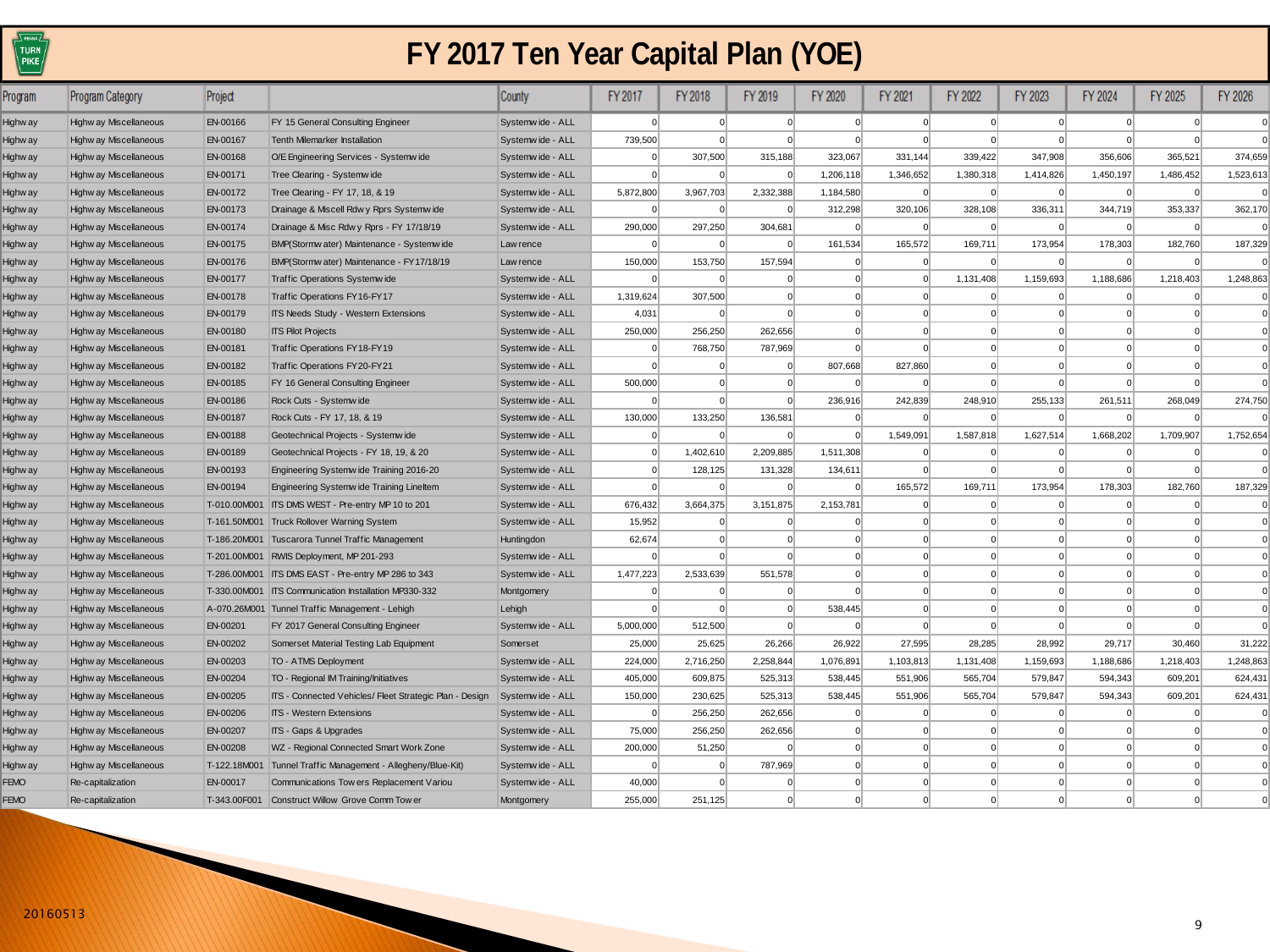| $\sqrt{\frac{1}{1}}$<br><b>TURN</b><br>PIKE |                          |              |                                                      | FY 2017 Ten Year Capital Plan (YOE) |              |            |                |                |                |                |                |                |                |            |
|---------------------------------------------|--------------------------|--------------|------------------------------------------------------|-------------------------------------|--------------|------------|----------------|----------------|----------------|----------------|----------------|----------------|----------------|------------|
| Program                                     | Program Category         | Project      |                                                      | County                              | FY 2017      | FY 2018    | FY 2019        | FY 2020        | FY 2021        | FY 2022        | FY 2023        | FY 2024        | FY 2025        | FY 2026    |
| <b>FEMO</b>                                 | Re-capitalization        | EN-00209     | Communications Tow er Inspection & Repair            | Systemwide - ALL                    | 720,000      | 512,500    | 525,313        | 538,445        | 551,906        | 565,704        | 579,847        | 594,343        | 609,201        | 624,431    |
| <b>FEMO</b>                                 | Re-capitalization        |              | A-071.10F001 Construct Palmerton Comm Tow er         | Lehigh                              | 75,000       | 512,500    | $\Omega$       | $\Omega$       | $\Omega$       | $\Omega$       | $\Omega$       | $\Omega$       | $\Omega$       | $\Omega$   |
| <b>FEMO</b>                                 | Sustainment              |              | A-070.26F001 Lehigh Tunnel Heat Detectors            | Lehigh                              | O            | $\Omega$   | $\Omega$       | $\Omega$       | $\Omega$       | $\Omega$       | $\Omega$       | $\Omega$       | $\overline{0}$ | $\Omega$   |
| <b>FEMO</b>                                 | Sustainment              | A-070.26F003 | Lehigh Tunnel Lighting Upgrades                      | Lehigh                              | 4,500,000    | 11,275,000 | $\overline{0}$ | $\overline{0}$ | $\Omega$       | $\overline{0}$ | $\overline{0}$ | $\overline{0}$ | $\overline{0}$ | $\Omega$   |
| <b>FEMO</b>                                 | Sustainment              | EN-00001     | <b>UPS Preventive Maintenance</b>                    | Systemwide - ALL                    | $\Omega$     | $\Omega$   | $\Omega$       | $\Omega$       | $\Omega$       | $\Omega$       | $\Omega$       | $\Omega$       | $\Omega$       | $\Omega$   |
| <b>FEMO</b>                                 | Sustainment              | EN-00009     | Replace Generators at Various Locations              | Systemwide - ALL                    | 600,000      | 615,000    | 630,375        | 646,134        | 662,288        | 678,845        | 695,816        | 713,211        | 731,042        | 749,318    |
| <b>FEMO</b>                                 | Sustainment              | EN-00021     | Facility Repairs (POs)                               | Systemwide - ALL                    | 3.560.000    | 3.905.250  | 4.002.881      | 4.102.953      | 4.205.527      | 4,310,665      | 4,418,432      | 4.528.893      | 4.642.115      | 4,758,168  |
| <b>FEMO</b>                                 | Sustainment              | EN-00085     | General Fund Current Yr                              | Systemwide - ALL                    | 3.117.000    | $\Omega$   | $\Omega$       | $\Omega$       | $\Omega$       | $\Omega$       | $\Omega$       | $\Omega$       | $\Omega$       | $\Omega$   |
| <b>FEMO</b>                                 | Sustainment              | EN-00086     | Furniture--Current Year                              | Systemwide - ALL                    | 80,000       | $\Omega$   | $\Omega$       | $\Omega$       | $\Omega$       | $\Omega$       | $\Omega$       | $\Omega$       | $\Omega$       | $\Omega$   |
| <b>FEMO</b>                                 | Sustainment              | EN-00135     | Gate Access Control System - Systemwide              | Systemwide - ALL                    | 1,650,000    | 1,537,500  | 1,575,938      | 1,615,336      | 0 <sup>1</sup> | $\Omega$       | $\Omega$       | $\Omega$       | $\Omega$       |            |
| <b>FEMO</b>                                 | Sustainment              | EN-00210     | Facility Security - Systemwide                       | Systemwide - ALL                    | 500,000      | 512,500    | 525.313        | 538.445        | 551.906        | 565.704        | 579,847        | 594.343        | 609,201        | 624,431    |
| <b>FEMO</b>                                 | Sustainment              | EN-00211     | FY17-21 Maintenance & Improvements                   | Systemwide - ALL                    | 1,500,000    | 4,612,500  | 4,727,813      | 4,846,008      | 4,967,158      | $\Omega$       | $\Omega$       | $\Omega$       | $\Omega$       | $\Omega$   |
| <b>FEMO</b>                                 | Sustainment              | EN-00212     | Future Year - Maint. & Improvements                  | Systemwide - ALL                    | $\Omega$     | $\Omega$   | $\Omega$       | $\Omega$       | $\Omega$       | 6,788,449      | 6,958,161      | 8,320,800      | 8,528,820      | 10,411,162 |
| <b>FEMO</b>                                 | Sustainment              | EN-00213     | FY17-21 Furniture, Fixtures & Equipment              | Systemwide - ALL                    | 300,000      | 307,500    | 315,188        | 323,067        | 331,144        | $\Omega$       | $\Omega$       | $\Omega$       | $\Omega$       | $\Omega$   |
| <b>FEMO</b>                                 | Sustainment              | EN-00214     | Future Yr. - Furniture, Fixtures & Equipment         | Systemwide - ALL                    | $\Omega$     | $\Omega$   | $\Omega$       | $\Omega$       | $\Omega$       | 339,422        | 347,908        | 356,606        | 365,521        | 374,659    |
| <b>FEMO</b>                                 | Compliance               | EN-00087     | General Fund--Current FY                             | Systemwide - ALL                    | 3,000,000    | 3,075,000  | 3,151,875      | 3,230,672      | 3,311,439      | 3,394,225      | 3,479,080      | 3,566,057      | 3,655,209      | 3,746,589  |
| <b>FEMO</b>                                 | Compliance               | T-154.42F005 | Everett Water Line Installation                      | Bedford                             | $\Omega$     | $\Omega$   | $\Omega$       | $\Omega$       | $\Omega$       | $\Omega$       | $\Omega$       | $\Omega$       | $\Omega$       | $\Omega$   |
| <b>FEMO</b>                                 | New Energy Initiative    | EN-00065     | PSU Energy and Facility Assessment Prog              | Systemwide - ALL                    | 415,835      | 454,231    | 499,047        | 511,523        | 524,311        | 565,704        | 579,847        | 594,343        | 609,201        | 624,431    |
| <b>FEMO</b>                                 | New Energy Initiative    | EN-00101     | <b>Energy Conservation Initiatives</b>               | Systemwide - ALL                    | 400,000      | 410,000    | 420,250        | 430,756        | 441,525        | 452,563        | 463,877        | 475,474        | 487,361        | 499,545    |
| <b>FEMO</b>                                 | New Energy Initiative    | EN-00102     | Green Pow er Initiatives                             | Systemwide - ALL                    | $\Omega$     | 2,563      | 2,627          | 2,692          | 2,760          | 2,829          | 2,899          | 2,972          | 3,046          | 3,122      |
| <b>FEMO</b>                                 | New Energy Initiative    | EN-00122     | <b>Electric Vehicle Charging Stations</b>            | Systemwide - ALL                    | 300,000      | $\Omega$   | $\Omega$       | $\Omega$       | $\Omega$       | $\Omega$       | $\Omega$       | $\Omega$       | $\Omega$       | $\Omega$   |
| <b>FEMO</b>                                 | New Energy Initiative    | EN-00169     | <b>Building Automation System Controls</b>           | Systemwide - ALL                    | 250,000      | 256.250    | 262.656        | $\Omega$       | $\Omega$       | $\Omega$       | $\Omega$       | 0 <sup>1</sup> | $\overline{0}$ | $\Omega$   |
| <b>FEMO</b>                                 | New Energy Initiative    | EN-00215     | Roadw ay Lighting Replacements - Systemwide          | Systemwide - ALL                    | 300,000      | 307.500    | 315.188        | 323.067        | 331.144        | 339.422        | 347.908        | 356,606        | 365.521        | 374,659    |
| <b>FEMO</b>                                 | <b>Facilities Design</b> | EN-00004     | <b>Future Year Projects</b>                          | Systemwide - ALL                    | $\Omega$     | $\Omega$   | $\Omega$       | $\Omega$       | $\Omega$       | $\Omega$       | $\Omega$       | $\Omega$       | $0^{\circ}$    | $\Omega$   |
| <b>FEMO</b>                                 | <b>Facilities Design</b> | EN-00025     | Service Plaza Redevelopment Systemwide               | Systemwide - ALL                    | $\Omega$     | $\Omega$   | $\Omega$       | $\Omega$       | $\Omega$       | $\Omega$       | $\Omega$       | $\Omega$       | $\Omega$       | $\Omega$   |
| <b>FEMO</b>                                 | <b>Facilities Design</b> | EN-00120     | De-icing Liquid Storage - Systemwide                 | Systemwide - ALL                    | $\Omega$     | $\Omega$   | $\Omega$       | $\Omega$       | $\Omega$       | $\Omega$       | $\Omega$       | $\Omega$       | $\Omega$       | $\Omega$   |
| <b>FEMO</b>                                 | <b>Facilities Design</b> | EN-00121     | Repair High Mast Lighting - Various Sites            | Systemwide - ALL                    | 200,000      | 256,250    | 262,656        | 269,223        | 275,953        | 282,852        | 289,923        | 297,171        | 304,601        | 312,216    |
| <b>FEMO</b>                                 | <b>Facilities Design</b> | EN-00191     | East Park Drive - EZPass CSC/VPS                     | Dauphin                             | 6,000,000    | 768,750    | 1,943,656      | $\Omega$       | $\Omega$       | $\Omega$       | $\Omega$       | $\Omega$       | $\Omega$       | $\Omega$   |
| <b>FEMO</b>                                 | <b>Facilities Design</b> |              | G-007.10F002 D1-Greensburg Renov/Harrison City Demo  | Westmoreland                        | 250,000      | $\Omega$   | $\Omega$       | $\Omega$       | $\Omega$       | $\Omega$       | $\Omega$       | $\Omega$       | $\Omega$       | $\Omega$   |
| <b>FEMO</b>                                 | <b>Facilities Design</b> | T-113.82F001 | Reconstruct Somerset Maintenance                     | Somerset                            | $\Omega$     | $\Omega$   | $\Omega$       | $\Omega$       | $\Omega$       | $\Omega$       | $\Omega$       | $\Omega$       | $\overline{0}$ | $\Omega$   |
| <b>FEMO</b>                                 | <b>Facilities Design</b> |              | T-113.82F002 Somerset Materials Testing Laboratory   | Somerset                            | 50,000       | $\Omega$   | $\Omega$       | $\Omega$       | $\Omega$       | $\Omega$       | $\Omega$       | $\Omega$       | $\Omega$       | $\Omega$   |
| <b>FEMO</b>                                 | <b>Facilities Design</b> |              | T-122.16F001 Western Training Facility               | Somerset                            | $\Omega$     | $\Omega$   | $\Omega$       | $\Omega$       | $\Omega$       | $\Omega$       | $\Omega$       | $\Omega$       | $\Omega$       | $\Omega$   |
| <b>FEMO</b>                                 | <b>Facilities Design</b> | T-122.18F002 | Electrical Upgrades at Allegheny Tunnel              | Somerset                            | $\Omega$     | $\Omega$   | $\Omega$       | $\Omega$       | $\Omega$       | $\Omega$       | $\overline{0}$ | $\Omega$       | $\overline{0}$ | $\Omega$   |
| <b>FEMO</b>                                 | <b>Facilities Design</b> | T-132.32F004 | <b>Kegg Maintenance Renovations</b>                  | Bedford                             | 1.350.000    | 2.562.500  | $\overline{0}$ | $\overline{0}$ | $\overline{0}$ | $\overline{0}$ | $\overline{0}$ | $\overline{0}$ | $\overline{0}$ | $\Omega$   |
| <b>FEMO</b>                                 | <b>Facilities Design</b> | T-186.20F001 | Tuscarora Tunnel-Replace Substation and              | Huntingdon                          | $\Omega$     | $\Omega$   | $\Omega$       | $\Omega$       | $\Omega$       | $\Omega$       | $\Omega$       | $\Omega$       | $\Omega$       | $\Omega$   |
| <b>FEMO</b>                                 | <b>Facilities Design</b> | T-226.54F001 | Construct Salt Storage Bdg-Carlisle Int              | Cumberland                          | $\Omega$     | $\Omega$   | $\Omega$       | $\Omega$       | $\Omega$       | $\Omega$       | $\Omega$       | $\Omega$       | $\Omega$       | $\Omega$   |
| <b>FEMO</b>                                 | <b>Facilities Design</b> |              | T-247.38F006 TIP Building - EZPass Modifications     | Dauphin                             | $\Omega$     | $\Omega$   | $\Omega$       | $\Omega$       | $\Omega$       | $\Omega$       | $\Omega$       | $\Omega$       | $\overline{0}$ | $\Omega$   |
| <b>FEMO</b>                                 | <b>Facilities Design</b> |              | T-286.09F002 Replace Lighting - Reading-Lancaster IC | Lancaster                           | $\Omega$     | $\Omega$   | $\Omega$       | $\Omega$       | $\Omega$       | $\Omega$       | $\Omega$       | $\Omega$       | $\Omega$       |            |
| <b>FEMO</b>                                 | <b>Facilities Design</b> | T-333.59F001 | Relocate Plymouth Meeting Maintenance Se             | Montgomery                          | $\Omega$     | $\Omega$   | $\Omega$       | $\Omega$       | $\Omega$       | $\Omega$       | $\Omega$       | $\Omega$       | $\Omega$       |            |
| <b>FEMO</b>                                 | <b>Facilities Design</b> | EN-00216     | Future Yr. - Maintenance Shed Replacements           | Systemwide - ALL                    | $\mathbf{0}$ | 845,625    | 7,091,719      | 13,676,511     | 5,325,897      | 9.899.822      | 17,047,493     | 5,735,409      | 10,661,025     | 18,358,286 |
|                                             |                          |              |                                                      |                                     |              |            |                |                |                |                |                |                |                |            |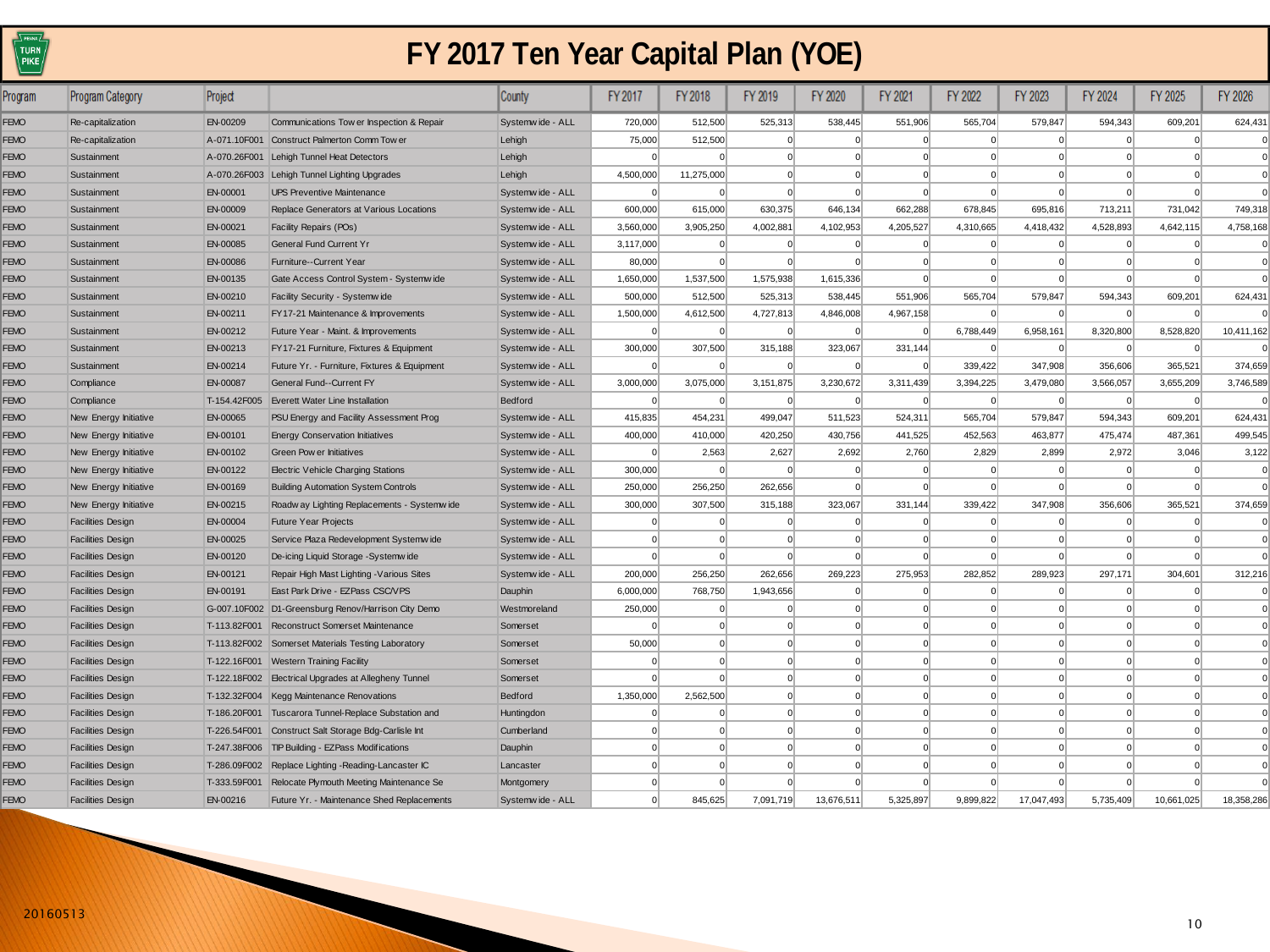

| TURN<br>PIKE                    |                                                         |                           |                                                        | FY 2017 Ten Year Capital Plan (YOE)  |                       |                                  |                      |                      |                      |                      |                      |                      |                                  |                            |
|---------------------------------|---------------------------------------------------------|---------------------------|--------------------------------------------------------|--------------------------------------|-----------------------|----------------------------------|----------------------|----------------------|----------------------|----------------------|----------------------|----------------------|----------------------------------|----------------------------|
| Program                         | Program Category                                        | Project                   |                                                        | County                               | FY 2017               | FY 2018                          | FY 2019              | FY 2020              | FY 2021              | FY 2022              | FY 2023              | FY 2024              | FY 2025                          | FY 2026                    |
| <b>FEMO</b>                     | <b>Facilities Design</b>                                | EN-00217                  | FY18-22 Design/Construction Projects                   | Systemwide - ALL                     | $\Omega$              | 4,356,250                        | 4,465,156            | 4,576,785            | 4,691,205            | 4,808,485            | $\overline{0}$       | $\Omega$             | $\overline{0}$                   |                            |
| <b>FEMO</b>                     | <b>Facilities Design</b>                                | EN-00218                  | Future Yr - Design/Construction Projects               | Systemwide - ALL                     | $\Omega$              | $\Omega$                         | $\Omega$             | $\Omega$             | $\Omega$             | $\Omega$             | 4,928,697            | 10,995,343           | 11,270,227                       | 11,551,982                 |
|                                 | Fleet Equipment Fleet Equipment                         | FE-2015                   | Fleet Equipment FY2015                                 | Systemwide - ALL                     | $\Omega$              | $\Omega$                         | $\Omega$             | $\Omega$             | $\Omega$             | $\Omega$             | $\Omega$             | $\Omega$             | $\Omega$                         |                            |
|                                 | Fleet Equipment Fleet Equipment                         | FE-2016                   | Fleet Equipment FY2016                                 | Systemwide - ALL                     | $\Omega$              | $\overline{0}$                   | $\Omega$             | $\Omega$             | $\Omega$             | $\Omega$             | 0                    | 0                    | $\circ$                          |                            |
|                                 | Fleet Equipment Fleet Equipment                         | FE-2017                   | Fleet Equipment FY2017                                 | Systemwide - ALL                     | 15,450,000            | $\overline{0}$                   | $\Omega$             | $\Omega$             | $\Omega$             | $\Omega$             | $\overline{0}$       | $\Omega$             | $\circ$                          | $\Omega$                   |
|                                 | Fleet Equipment Fleet Equipment                         | FE-2018                   | Fleet Equipment FY2018                                 | Systemwide - ALL                     | $\Omega$              | 15,938,750                       | $\Omega$             | $\Omega$             | $\Omega$             | $\Omega$             | 0                    | $\overline{0}$       | $\circ$                          |                            |
|                                 | Fleet Equipment Fleet Equipment                         | FE-2019                   | Fleet Equipment FY2019                                 | Systemwide - ALL                     | $\Omega$              |                                  | 16,810,000           | $\Omega$             | $\Omega$             | $\Omega$             | $\Omega$             | $\Omega$             | $\overline{0}$                   |                            |
|                                 | Fleet Equipment Fleet Equipment                         | FE-2020                   | Fleet Equipment FY2020                                 | Systemwide - ALL                     | $\Omega$              | $\overline{0}$                   | $\Omega$             | 17.230.250           | $\Omega$             | $\Omega$             | $\Omega$             | $\Omega$             | $\Omega$                         |                            |
|                                 | Fleet Equipment Fleet Equipment                         | FE-2021                   | Fleet Equipment FY2021                                 | Systemwide - ALL                     |                       | $\Omega$                         | $\Omega$             | $\Omega$             | 17,661,006           | $\Omega$             | $\overline{0}$       | $\Omega$             | $\overline{0}$                   |                            |
|                                 | Fleet Equipment Fleet Equipment                         | FE-2022                   | Fleet Equipment FY2022                                 | Systemwide - ALL                     | $\Omega$              | $\overline{0}$                   | $\Omega$             | $\Omega$             | $\Omega$             | 18,102,531           | $\overline{0}$       | $\circ$              | $\overline{0}$                   |                            |
|                                 | Fleet Equipment Fleet Equipment                         | FE-2023                   | Fleet Equipment FY2023                                 | Systemwide - ALL                     | $\circ$               | $\overline{0}$                   | $\overline{0}$       | $\overline{0}$       | $\Omega$             | $\circ$              | 18.555.095           | 0                    | $\circ$                          | $\Omega$                   |
|                                 | Fleet Equipment Fleet Equipment                         | FE-2024                   | Fleet Equipment FY2024                                 | Systemwide - ALL                     |                       | $\Omega$                         | $\Omega$             | $\Omega$             | $\Omega$             | $\Omega$             | $\Omega$             | 19,018,972           | $\Omega$                         |                            |
|                                 | Fleet Equipment Fleet Equipment                         | FE-2025                   | Fleet Equipment FY2025                                 | Systemwide - ALL                     | $\Omega$              | $\Omega$                         | $\Omega$             | $\Omega$             | $\Omega$             | $\Omega$             | 0                    | $\Omega$             | 19,494,446                       | 19,981,808                 |
| Technology                      | Functional Business Softw are                           | IT-00047                  | SAP HCM eRecruitment Implementation                    | Systemwide - ALL                     | 1,535,930             | 304,751                          | $\Omega$             | $\Omega$             | $\Omega$             | $\Omega$             | $\overline{0}$       | $\Omega$             | $\Omega$                         |                            |
| Technology                      | Functional Business Softw are                           | $\mathsf{T}\text{-}00048$ | SAP SRM 7.3 Upgrade                                    | Systemwide - ALL                     | 500,000               | $\Omega$                         | $\Omega$             | $\Omega$             | $\Omega$             | $\Omega$             | $\Omega$             | $\Omega$             | $\overline{0}$                   |                            |
| Technology                      | Functional Business Softw are                           | <b>IT-00059</b>           | SAP Treasury - Cash Management Upgrade:                | Systemwide - ALL                     | 700,000               | $\overline{0}$                   | $\Omega$             | $\Omega$             | $\Omega$             | $\Omega$             | 0                    | $\Omega$             | $\overline{0}$                   |                            |
| Technology                      | Functional Business Softw are                           | <b>IT-00064</b>           | SAP Mobile & SAP GRC Enhancements                      | Systemwide - ALL                     | $\Omega$              | $\Omega$                         | $\Omega$             |                      |                      |                      | $\Omega$             | $\Omega$             | $\overline{0}$                   |                            |
| Technology                      | Functional Business Softw are                           | <b>IT-00065</b>           | Information Technology Future                          | Systemwide - ALL                     | 1,075,672             | 14, 163, 124                     | 15,759,375           | 13,999,578           | 14,349,568           | 14,708,307           | 15,076,014           | 15,452,915           | 15,839,238                       | 16, 185, 264               |
| Technology                      | Functional Business Softw are                           | IT-00068                  | <b>BVDashboard Strategy</b>                            | Systemwide - ALL                     | 990,989               | $\Omega$                         | $^{\circ}$           | $\Omega$             |                      | $\Omega$             | $\overline{0}$       | $\Omega$             | $\overline{0}$                   |                            |
| Technology                      | Functional Business Softw are                           | IT-00069                  | <b>SAP Support Tools</b>                               | Systemwide - ALL                     | $\Omega$              | $\Omega$                         | $\Omega$             | $\Omega$             | $\Omega$             | $\Omega$             | $\Omega$             | $\Omega$             | 0                                |                            |
| Technology                      | Functional Business Softw are                           | $\textsf{IT}-00071$       | <b>GIS Related Projects</b>                            | Systemwide - ALL                     | 1,612,000             | 1,025,000                        | 525,313              | 538,445              | 551,906              | 565,704              | 579,847              | 594,343              | 609,201                          | 624,431                    |
| Technology                      | Functional Business Softw are                           | IT-00072                  | Forms/Business Automation                              | Systemwide - ALL                     | 706,000               | $\overline{0}$                   | $\Omega$             | $\Omega$             | $\Omega$             | $\Omega$             | $\Omega$             | $\Omega$             | $\Omega$                         |                            |
| Technology                      | <b>Functional Business Software</b>                     | <b>IT-00073</b>           | Business Arch/Aptio/ServiceNow                         | Systemwide - ALL                     | $\Omega$              | $\overline{0}$                   | $\overline{0}$       | $\Omega$             | $\Omega$             | $\Omega$             | 0                    | $\overline{0}$       | $\circ$                          |                            |
| Technology                      | Functional Business Softw are                           | <b>IT-00087</b>           | <b>IT Staff Realignment</b>                            | Systemwide - ALL                     | 450,000               | $\Omega$                         | $\Omega$             | $\Omega$             | $\Omega$             | $\Omega$             | $\overline{0}$       | $\Omega$             | $\overline{0}$                   | $\Omega$                   |
| Technology                      | Functional Business Softw are                           | <b>IT-00088</b>           | Application Maintenance Service Provider               | Systemwide - ALL                     | 550,000               | $\Omega$                         | $\Omega$             | $\overline{0}$       | $\Omega$             | $\Omega$             | $\overline{0}$       | $\circ$              | $\overline{0}$                   |                            |
| Technology                      | <b>Functional Business Software</b>                     | <b>IT-00098</b>           | <b>Fuel System Replacement Requirements</b>            | Systemwide - ALL                     | 1,000,000             | $\overline{0}$                   | $\Omega$             | $\Omega$             | $\Omega$             | $\Omega$             | $\overline{0}$       | $\Omega$             | $\overline{0}$                   |                            |
| Technology                      | Functional Business Softw are                           | $\mathsf{T}\text{-}00101$ | <b>SAP Solutions Manager Administration</b>            | Systemwide - ALL                     | $\Omega$              | $\Omega$                         | $\Omega$             | $\Omega$             | $\Omega$             | $\Omega$             | $\overline{0}$       | $\Omega$             | $\overline{0}$                   | $\Omega$                   |
| Technology                      | Functional Business Softw are                           | IT-00103                  | OnBase Upgrade                                         | Systemwide - ALL                     |                       | $\overline{0}$                   | $\Omega$             | $\Omega$<br>$\Omega$ | $\Omega$<br>$\Omega$ | $\Omega$<br>$\Omega$ | 0                    | $\Omega$             | $\overline{0}$                   |                            |
| Technology                      | Functional Business Softw are                           | IT-00105                  | <b>Enterprise Asset Management</b>                     | Systemwide - ALL                     | 2,084,651             | $\overline{0}$<br>$\overline{0}$ | $\Omega$<br>$\Omega$ | $\overline{0}$       | $\Omega$             | $\circ$              | $\overline{0}$<br> 0 | $\overline{0}$<br> 0 | $\overline{0}$<br> 0             | $\overline{0}$<br>$\Omega$ |
| Technology                      | Functional Business Softw are                           | TT-00106                  | <b>Technology Business Management</b>                  | Systemwide - ALL                     | 1,461,937             |                                  |                      | $\Omega$             |                      | $\Omega$             | $\Omega$             | $\Omega$             |                                  |                            |
| Technology                      | Functional Business Softw are<br>Infrastructure HW / SW | IT-00112<br>IT-00022      | <b>ATMS Replacement</b>                                | Systemwide - ALL                     | 540,000               | $\Omega$<br>$\Omega$             | $\Omega$<br>$\Omega$ | $\Omega$             | $\Omega$<br>$\Omega$ | $\Omega$             | $\overline{0}$       | $\Omega$             | $\overline{0}$<br>$\overline{0}$ | $\Omega$                   |
| Technology                      |                                                         |                           | Desktop Technology Upgrades                            | Systemwide - ALL                     | 1,918,821             | $\Omega$                         | $\Omega$             | $\Omega$             | $\Omega$             | $\Omega$             | $\overline{0}$       | $\Omega$             | $\overline{0}$                   |                            |
| Technology                      | Infrastructure HW / SW                                  | IT-00023                  | Server Technology Upgrades                             | Systemwide - ALL                     | 2,050,000             | 394,625                          | $\Omega$             | $\Omega$             | $\Omega$             | $\Omega$             | 0                    | $\overline{0}$       | $\overline{0}$                   |                            |
| Technology                      | Infrastructure HW / SW<br>Infrastructure HW / SW        | IT-00046<br>IT-00074      | Communication Technology Upgrades<br>Fiber in the road | Systemwide - ALL<br>Systemwide - ALL | 1,704,500<br>$\Omega$ | $\Omega$                         | $\Omega$             | $\Omega$             | $\Omega$             | $\Omega$             | $\overline{0}$       | $\Omega$             | 0                                | $\Omega$                   |
| Technology                      | Infrastructure HW / SW                                  | IT-00075                  | <b>Virtual Desktop</b>                                 | Systemwide - ALL                     |                       | $\Omega$                         | $\Omega$             | $\Omega$             | $\Omega$             | $\Omega$             | $\Omega$             | $\Omega$             | $\overline{0}$                   | $\theta$                   |
| Technology<br><b>Technology</b> | Infrastructure HW / SW                                  | IT-00082                  | COMMUNICATIONS RADIO TECHNOLOGY UPGRADES               | Systemwide - ALL                     | 842,500               | $\Omega$                         | $\Omega$             | $\Omega$             | $\Omega$             | $\Omega$             | $\overline{0}$       | $\Omega$             | $\overline{0}$                   |                            |
| Technology                      | Infrastructure HW / SW                                  | IT-00107                  | Netw ork Monitoring Configuration                      | Systemwide - ALL                     | 50,000                | $\overline{0}$                   | $\Omega$             | $\Omega$             | $\Omega$             | $\Omega$             | $\overline{0}$       | $\Omega$             | $\overline{0}$                   |                            |
| Technology                      | Infrastructure HW / SW                                  | IT-00108                  | Identity and Access Management Program                 | Systemwide - ALL                     |                       | $\Omega$                         | $\Omega$             | $\overline{0}$       | $\Omega$             | $\circ$              | 0                    | 0                    | 0                                | $\Omega$                   |
| <b>Technology</b>               | Infrastructure HW / SW                                  | IT-00109                  | <b>IT Security Enhancements</b>                        | Systemwide - ALL                     | 90,000                | 0                                | $\overline{0}$       | $\overline{0}$       | $\overline{0}$       | $\overline{0}$       | 0                    | 0                    | 0                                |                            |
|                                 |                                                         |                           |                                                        |                                      |                       |                                  |                      |                      |                      |                      |                      |                      |                                  |                            |